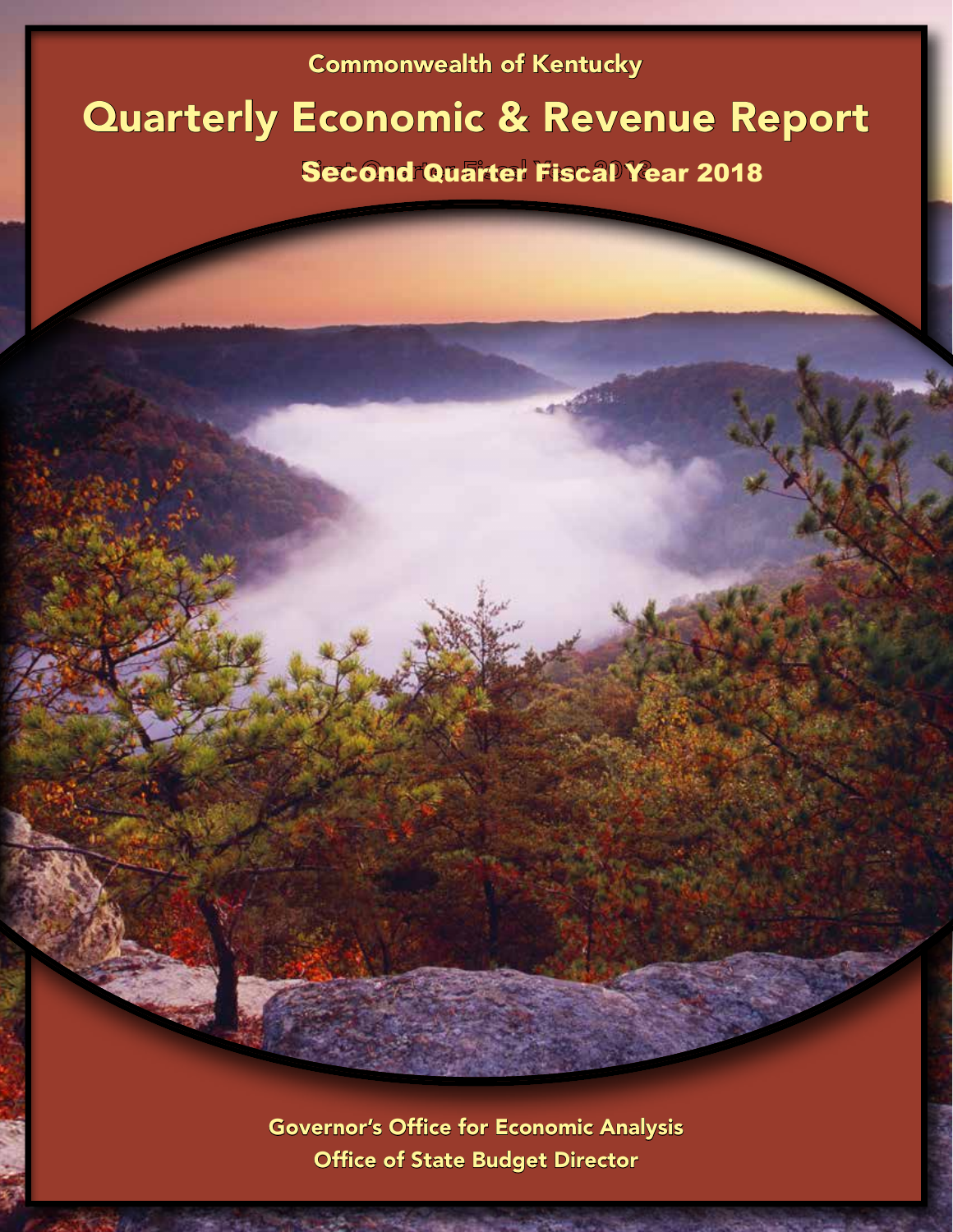

*Office of State Budget Director*

284 Capitol Annex, 702 Capitol Avenue Frankfort, Kentucky 40601

> (502) 564-7300 Internet: osbd.ky.gov

**John E. Chilton State Budget Director**

Governor's Office for Policy and Management Governor's Office for Economic Analysis Governor's Office for Policy Research

January 30, 2018

**Matthew G. Bevin Governor**

> The Honorable Matthew G. Bevin Governor Commonwealth of Kentucky State Capitol Building Frankfort, KY 40601

Dear Governor Bevin:

The enclosed Quarterly Economic and Revenue Report summarizes Kentucky's revenue and economic statistics for the second quarter of Fiscal Year 2018 (FY18). This report includes a synopsis of the current economic and fiscal conditions of the Commonwealth, as well as an outlook for the next three fiscal quarters.

The revenue forecasts discussed in this report were prepared using the November 2017 "control scenario" economic forecast from both IHS Markit and the Kentucky Macroeconomic Model. Forecasted revenues prepared pursuant to KRS 48.400(2) are typically internal estimates prepared by the staff of the Office of State Budget Director. In odd-numbered years, however, the second quarterly report is prepared simultaneously with the work of the Consensus Forecasting Group (CFG) as prescribed in KRS 48.120(3).

General Fund receipts in the second quarter of FY18 totaled \$2,846.3 million compared to \$2,757.1 million in the second quarter of FY17, for an increase of 3.2 percent, or \$89.2 million. Revenues have now grown in the last three consecutive quarters since falling in the third quarter of FY17. With the solid growth in receipts through the first six months, revenues would need to grow 1.5 percent for the last six months of the fiscal year to meet the CFG's official estimate.

General Fund growth for the remainder of FY18 is projected to be 1.5 percent compared to the second half of FY17. Growth in the first half of FY18 was 3.1 percent. Revenues for the entire fiscal year of 2018 are projected to be \$10,718.4 million for growth of 2.3 percent.

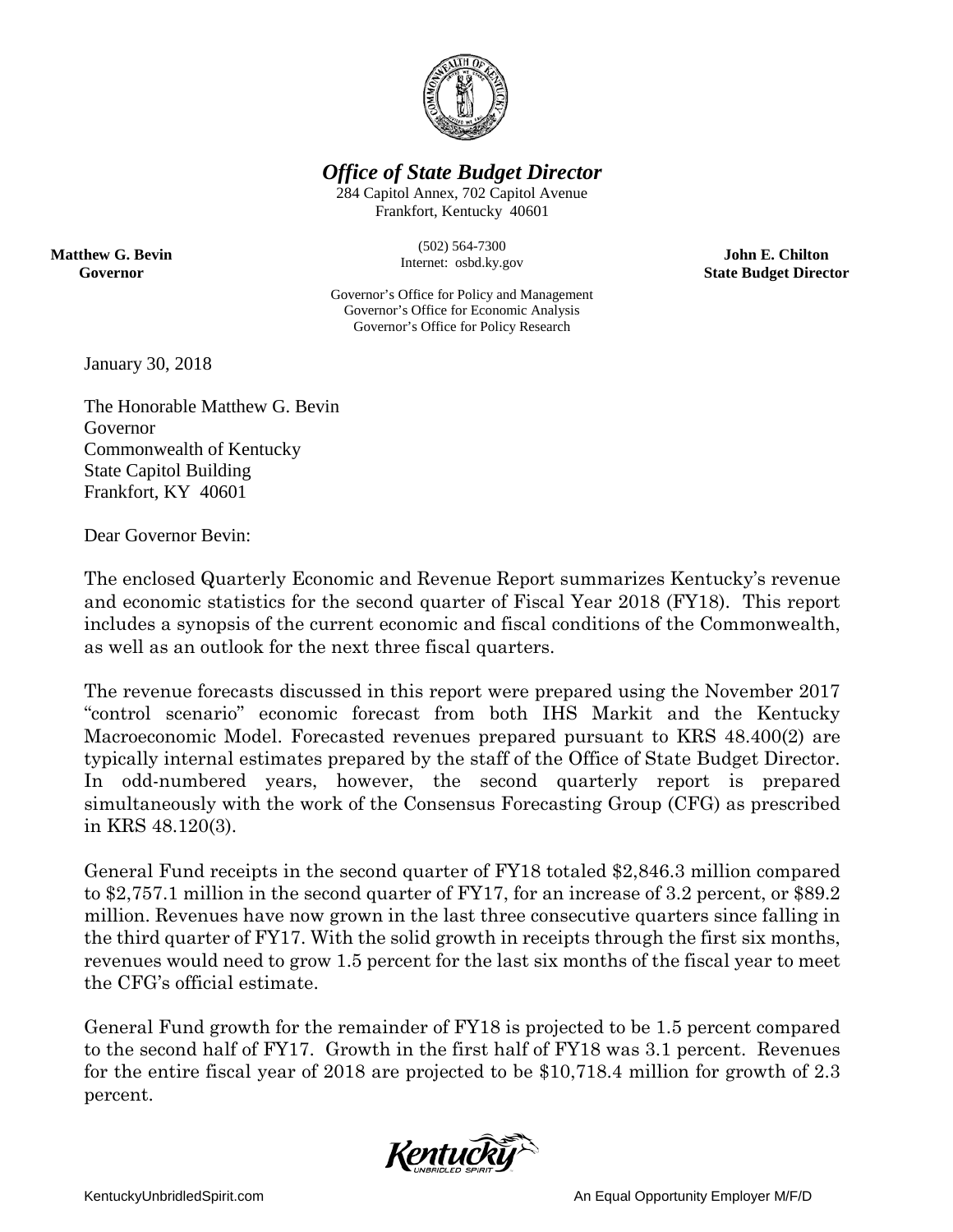Governor Bevin January 30, 2018 Page 2

Total Road Fund receipts fell 0.3 percent during the second quarter of FY18. Total receipts of \$356.9 million compare to \$357.9 million from the second quarter of last year. Based on year-to-date tax collections, revenues can decline 0.2 percent for the remainder of FY18 to meet the CFG's official estimate.

Total Road Fund collections are expected to remain stagnant through the forecast period as the two largest revenue accounts, the motor fuels tax and motor vehicle usage tax, fail to gain ground. Revenue is forecasted to decline in FY18 before increasing slightly in the first quarter of FY19. Fiscal Year 2018 collections are projected to be \$1,503.3 million, a decrease of 0.3 percent from the previous fiscal year. Receipts for the first quarter of FY19 are forecasted to increase 0.5 percent.

Just like nationally, Kentucky employment growth is still historically low, but is still better than the average during the post-2001 and 2007 recession expansion periods.

Cordially,

Jhn Elhoth

John E. Chilton State Budget Director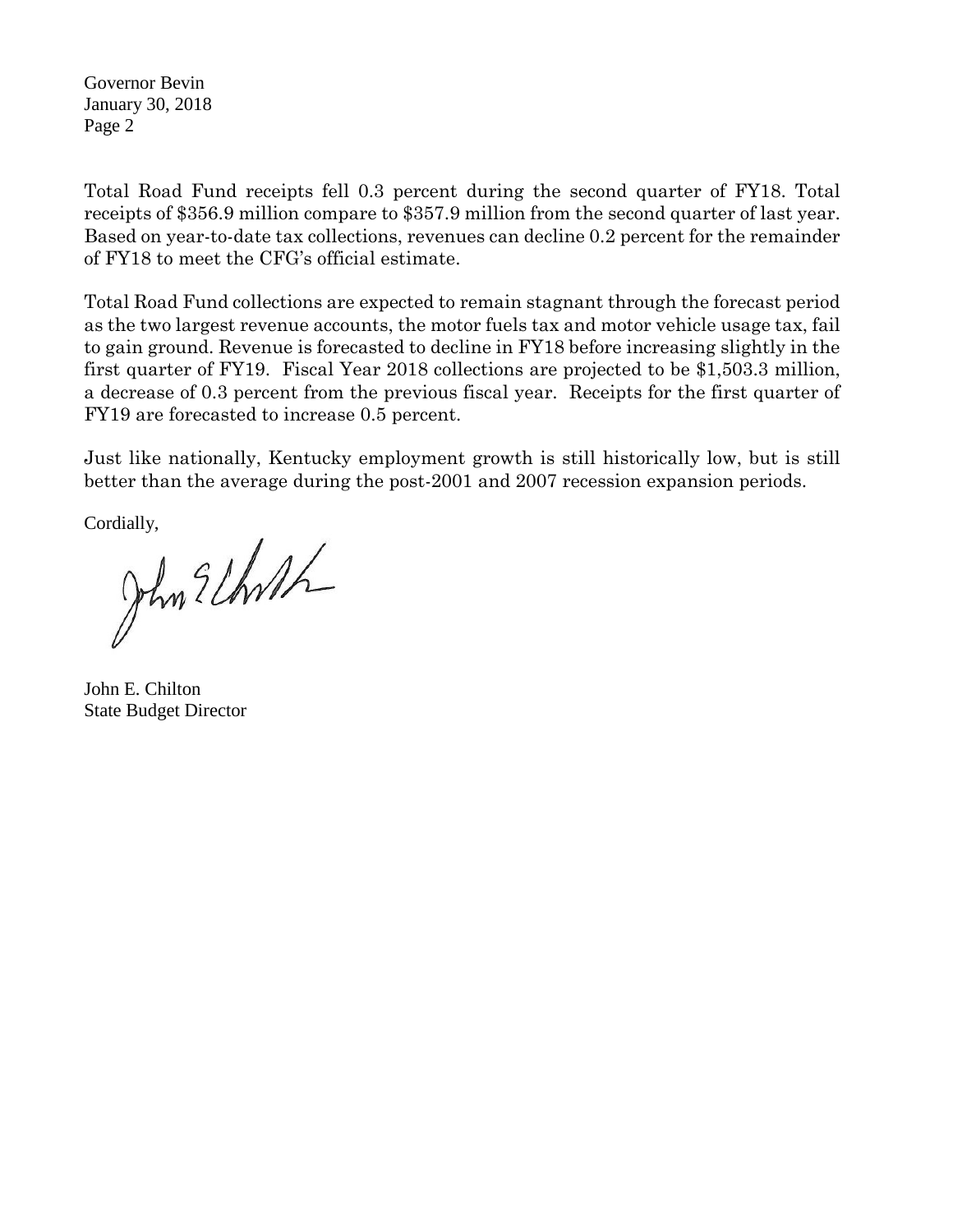# **TABLE OF CONTENTS**

| <b>Revenue Receipts - Second Quarter FY18</b> |  |
|-----------------------------------------------|--|
|                                               |  |
|                                               |  |
| The Economy - Second Quarter FY18             |  |
| <b>Interim Outlook</b>                        |  |
|                                               |  |
|                                               |  |

# **Appendix**

| General Fund and Road Fund Receipts 25-26 |
|-------------------------------------------|
|-------------------------------------------|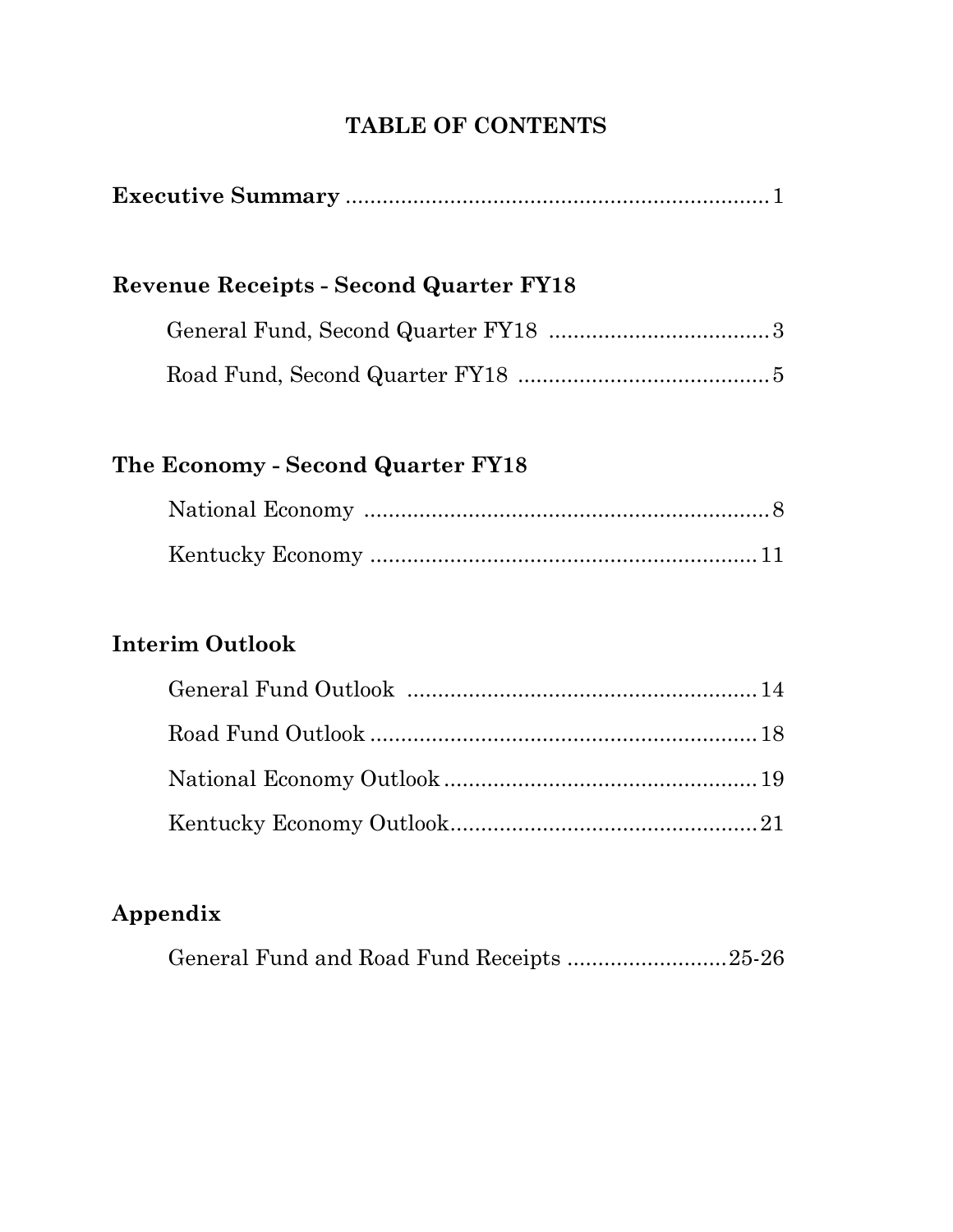# **Executive Summary . . . . . . . . . . . . . . . .**

In accordance with KRS 48.400(2), the Office of State Budget Director (OSBD) has prepared this *Quarterly Economic and Revenue Report* for the second quarter of FY18. This report includes updates on the national and Kentucky landscapes, as well as an economic and fiscal outlook for the next three fiscal quarters.

The revenue forecasts discussed in this report were prepared using the November 2017 "control scenario" economic forecast from both IHS Markit and the Kentucky Macroeconomic Model. Forecasted revenues prepared pursuant to KRS 48.400(2) are typically internal estimates prepared by the staff of the Office of State Budget Director. In even-numbered years, however, the second quarterly report is prepared simultaneously with the work of the Commonwealth's Consensus Forecasting Group (CFG) as prescribed in KRS 48.120(3). Therefore, the estimates presented herein are identical to the control, or baseline, scenario adopted by the CFG on December 15, 2017.

General Fund receipts in the second quarter of FY18 totaled \$2,846.3 million compared to \$2,757.1 million in the second quarter of FY17, for an increase of 3.2 percent, or \$89.2 million. Revenues have now grown in the last three consecutive quarters since falling in the third quarter of FY17. With the solid growth through the first six months in receipts, revenues would need to grow 1.5 percent for the last six months of the fiscal year to meet the official estimate.

Total Road Fund receipts fell 0.3 percent during the second quarter of FY18 as motor fuels tax collections remain weak. Total receipts of \$356.9 million compare to \$357.9 million from the second quarter of last year. Based on year-to-date tax collections, revenues can decline 0.2 percent for the remainder of FY18 to meet the estimate.

Real GDP rose by 2.5 percent in the second quarter of FY18. Consumption, investment, and exports were each strong in the second quarter, growing 2.6 percent, 3.3 percent, and 4.0 percent, respectively. US personal income grew by 3.7 percent in the second quarter of FY18. Wages and salaries and supplements to wages and salaries were the fastest growing components of personal income, growing 4.7 percent and 3.8 percent, respectively. US non-farm employment grew by 1.4 percent in the second quarter. Historically this is still low, but it is still better than expansion periods following the 2001 and 2007 recessions.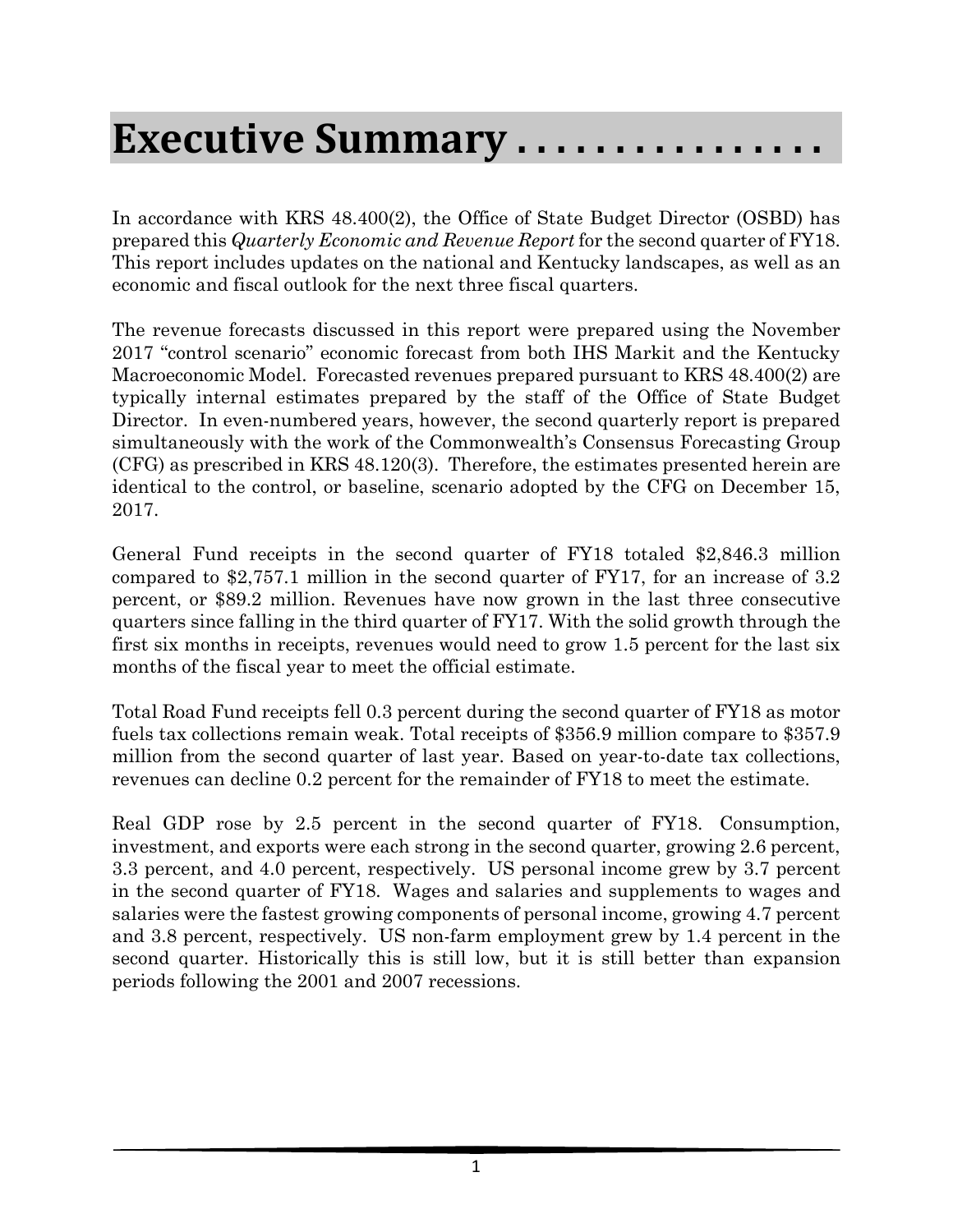Kentucky personal income grew by 3.5 percent in the second quarter of FY18. All five contributing-components of personal income were strong in the second quarter, each growing over 2.0 percent. Kentucky non-farm employment grew by 1.4 percent in the second quarter. Just like nationally, Kentucky employment growth is still historically low, but is still better than the average during the expansion periods following the 2001 and 2007 recessions.

As we enter the second half of FY18, the US economy has been growing for 102 months, the third longest economic expansion since 1854. If the economy continues to grow for an additional 19 months, this period of expansion will be longest in US history. The continued growth in the economy has been supported by current financial conditions. Rising home equity and home prices have improved household balance sheets, and consumer confidence has been driven by low unemployment, increasing personal income growth, and rising financial markets. Adding to the current economic tailwinds is the passage of the Tax Cuts and Jobs Act (TCJA), which lowers the corporate tax rate from 35 percent to 21 percent, allows accelerated expensing of business equipment, and reduces the average effective personal income tax rate by approximately two percent.

Kentucky personal income remains poised to continue its recent trend of strong growth for the remainder of FY18 and into the first quarter of FY19. Kentucky personal incomes are expected to grow 3.4 percent for all of FY18. This is in contrast to the 3.9 percent growth expected at the national level. The Commonwealth's wages and salaries component has improved by 4.3 percent in the third and fourth quarters of FY18 over the same period in FY17. It is expected to increase 4.2 percent in the first quarter of FY19.

Individual income tax receipts are expected to total \$4,509.0 million in FY18, partially due to robust growth of 3.6 percent in the first half of the fiscal year. Receipts are projected to increase by 1.7 percent during the final two quarters of FY18. Taken in aggregate, the individual income tax is forecasted to grow at 2.6 percent rate for FY18.

The withholding component of the individual income tax is adding stability to the overall growth, posting 3.6 percent growth in the first half of FY18. Withholding is expected to remain solid for the remainder of FY18 and into the first quarter of FY19. Withholding is closely tied to wages and salaries and employment in the state.

Total Road Fund collections are expected to remain stagnant through the forecast period as the two largest revenue accounts, the motor fuels tax and motor vehicle usage tax, fail to gain ground. Revenue is forecasted to decline in FY18 before increasing slightly in the first quarter of FY19. Fiscal Year 2018 collections are projected to be \$1,503.3 million, a decrease of 0.3 percent from the previous fiscal year. Receipts for the first quarter of FY19 are forecasted to increase 0.5 percent.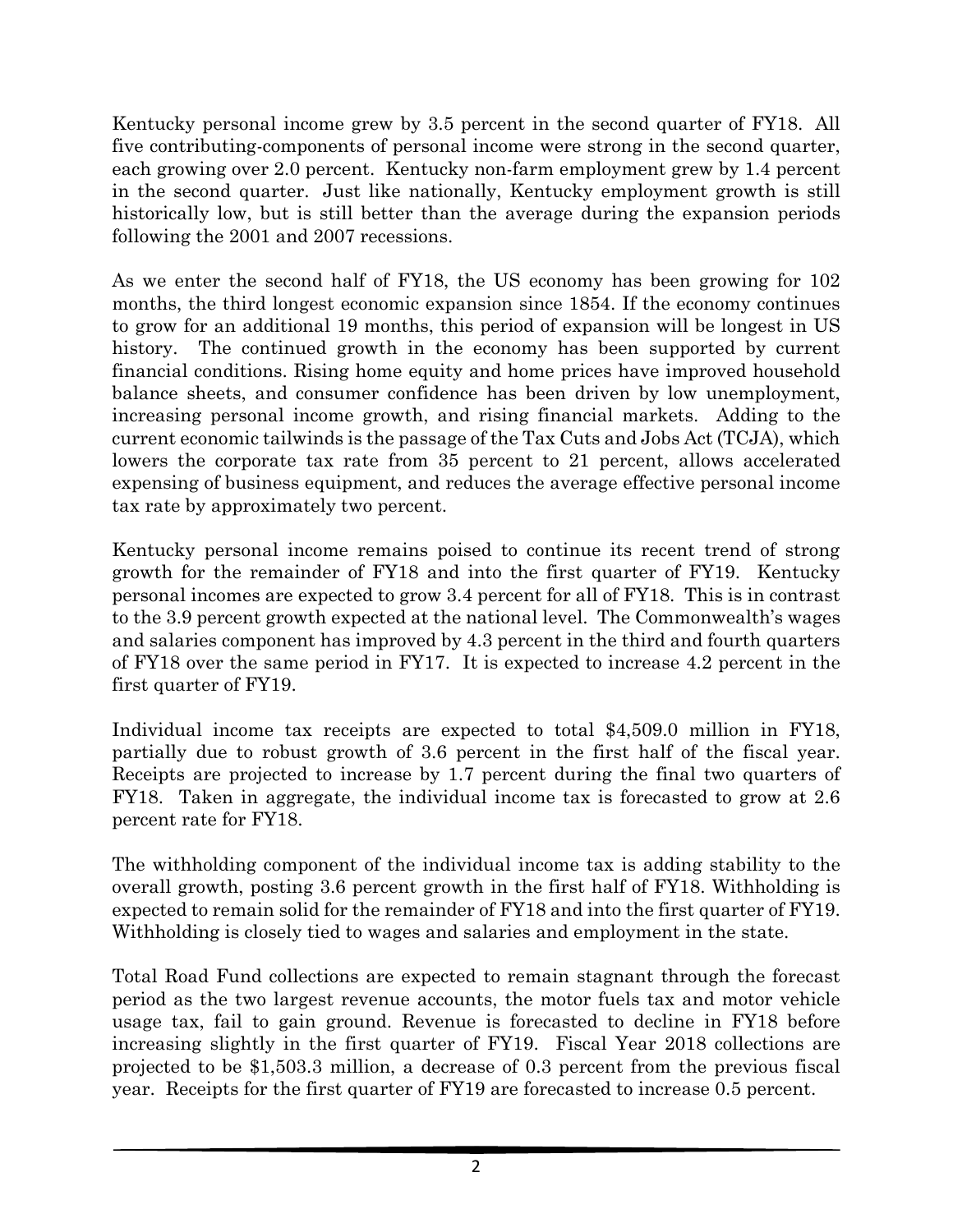# **Revenue Receipts . . . . . . . . . . . . . . . . . .**

## **GENERAL FUND Second Quarter FY18**

General Fund receipts in the second quarter of FY18 totaled \$2,846.3 million compared to \$2,757.1 million in the second quarter of FY17, for an increase of 3.2 percent, or \$89.2 million. Through the first two quarters of the fiscal year, receipts have increased 3.1 percent. Revenues have now grown in the last three consecutive quarters since falling in the third quarter of FY17. With the solid growth through the first six months in receipts, revenues would need to grow 1.5 percent for the last six months of the fiscal year to meet the budgeted estimate. Second quarter gains were primarily driven by individual income, sales and use, and property taxes. Collections in the major revenue categories are shown in summary form in Table 1. Detailed information on these and other accounts is available in the Appendix.

| Table 1<br><b>Summary General Fund Receipts</b><br>\$ millions |             |             |             |         |  |  |  |
|----------------------------------------------------------------|-------------|-------------|-------------|---------|--|--|--|
|                                                                | <b>FY18</b> | <b>FY17</b> | <b>Diff</b> | Diff    |  |  |  |
|                                                                | Q2          | Q2          | \$          | %       |  |  |  |
| Individual Income                                              | 1,112.8     | 1,067.9     | 44.9        | 4.2     |  |  |  |
| Sales and Use                                                  | 904.7       | 863.9       | 40.8        | 4.7     |  |  |  |
| Property                                                       | 362.2       | 341.9       | 20.3        | 5.9     |  |  |  |
| Corporation Income                                             | 121.7       | 135.2       | $-13.5$     | $-10.0$ |  |  |  |
| Coal Severance                                                 | 21.3        | 26.1        | $-4.8$      | $-18.4$ |  |  |  |
| Cigarette Taxes                                                | 51.0        | 54.4        | $-3.4$      | $-6.2$  |  |  |  |
| LLET                                                           | 62.3        | 60.2        | 2.1         | 3.5     |  |  |  |
| Lottery                                                        | 61.5        | 60.0        | 1.5         | 2.5     |  |  |  |
| Other                                                          | 148.8       | 147.5       | 1.3         | 0.9     |  |  |  |
| Total                                                          | 2,846.3     | 2,757.1     | 89.2        | 3.2     |  |  |  |

Individual income tax posted receipts of \$1,112.8 million, compared to last year's second quarter receipts of \$1,067.9 million. The resulting growth rate was 4.2 percent, and compares to a growth rate of 3.7 percent for the second quarter of last year. Both declarations and withholding payments increased as compared to the same time frame last year.

Sales and use tax receipts were up \$40.8 million, 4.7 percent higher than the second quarter of FY17. Receipts totaled \$904.7 million, as compared to \$863.9 million in the second quarter of

FY17. Sales and use tax has grown for the last three quarters following negative growth recorded in the third quarter of FY17. Year-to-date sales tax receipts have increased 2.7 percent as compared to last year.

Property tax receipts posted revenues that were \$20.3 million more than the second quarter of FY17. The property tax is notoriously volatile in the second and third fiscal quarters due to the timing of billings and payments. Collections of \$362.2 million compare favorably to \$341.9 million received in the second quarter of the prior fiscal year.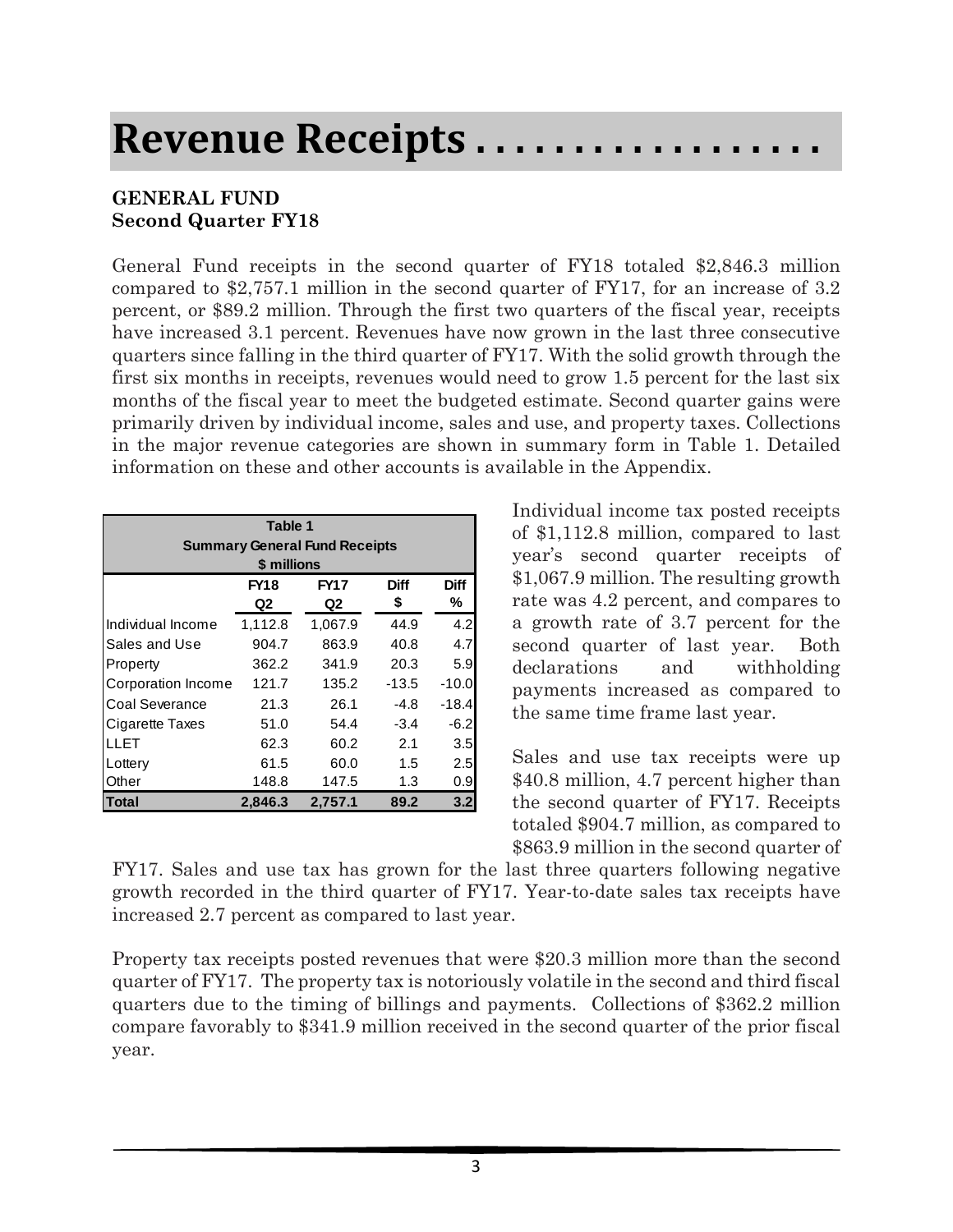Corporation income tax posted a decrease of 10.0 percent, or \$13.5 million, during the second quarter of FY18. Receipts totaled \$121.7 million compared to the \$135.2 million received a year earlier.

The limited liability entity tax (LLET) registered a \$2.1 million increase in tax collections in the second quarter of FY18 when compared to FY17. Total collections in the current fiscal year totaled \$62.3 million and compare to revenues of \$60.2 million in the same period a year earlier.

The coal severance tax revenue continued to decline in the second quarter, with receipts down 18.4 percent. Collections of \$21.3 million compare to the FY17 second quarter total of \$26.1 million. Coal tax collections resumed a pattern of decline in the second quarter following three consecutive quarters of growth.

Cigarette tax receipts were \$51.0 million in the second quarter of FY18 as compare to \$54.4 million in the second quarter of FY17. Cigarette tax receipts continued their weak performance for the last two quarters due to fewer packs stamped.

Lottery receipts were \$61.5 million, which were 2.5 percent more than last year's second-quarter total of \$60.0 million. Positive growth in the second quarter marks the first growth in the lottery following three consecutive declines.

The "Other" category, which represents the remaining accounts of the General Fund, increased 0.9 percent in the second quarter. Second quarter receipts for FY18 were \$148.8 million and compare to \$147.5 million in FY17.

Figure 1 details the composition of General Fund revenues by tax type for the second quarter of FY18. Seventy-one percent of General Fund revenues were collected in the areas of the individual income tax and the sales tax. The next largest sources of revenue were the property tax, which accounted for 13.0 percent of the total General Fund receipts, followed by the "Other" category at 5.0 percent. The largest components in the "Other" category include the insurance premium tax, the bank franchise tax, the telecommunications tax, the beer wholesale tax, and the inheritance tax. Corporation income taxes accounted for 4.0 percent. LLET, lottery, and cigarette taxes accounted for 2.0 percent each. Finally, coal severance receipts accounted for 1.0 percent.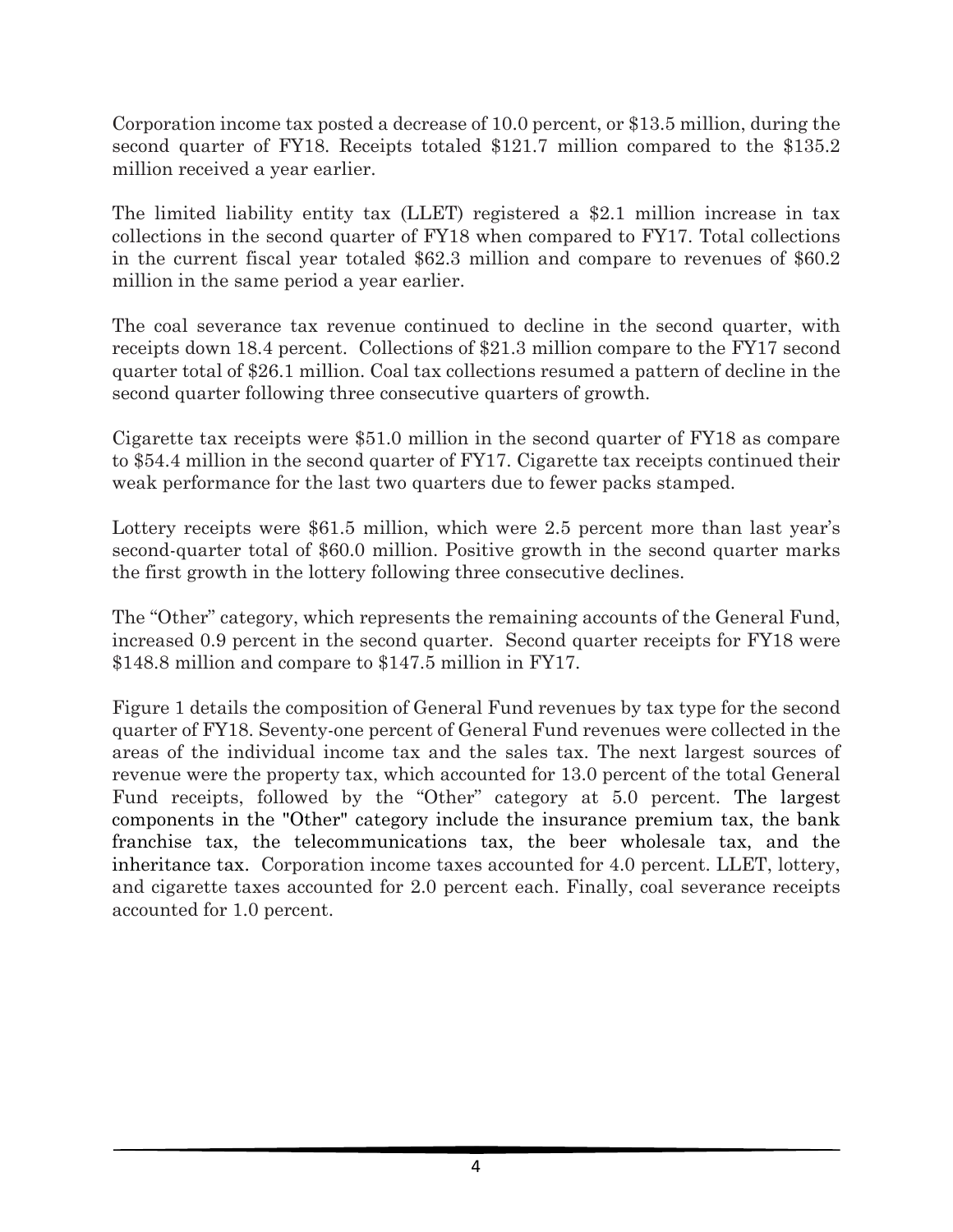

### **ROAD FUND Second Quarter FY18**

Total Road Fund receipts fell 0.3 percent during the second quarter of FY18. Total receipts were \$356.9 million and compare to \$357.9 million from the second quarter of last year. Based on year-to-date tax collections, revenues can decline 0.2 percent for the remainder of FY18 to meet the estimate. Summary data are contained in Table 2 and detailed data are shown in the Appendix.

| Table 2<br><b>Summary Road Fund Receipts</b><br>\$ millions |             |             |        |             |  |  |  |
|-------------------------------------------------------------|-------------|-------------|--------|-------------|--|--|--|
|                                                             | <b>FY18</b> | <b>FY17</b> | Diff   | <b>Diff</b> |  |  |  |
|                                                             | Q2          | Q2          | \$     | ℅           |  |  |  |
| <b>Motor Fuels</b>                                          | 189.5       | 191.8       | $-2.3$ | $-1.2$      |  |  |  |
| Motor Vehicle Usage                                         | 114.6       | 112.0       | 2.7    | 2.4         |  |  |  |
| Motor Vehicle License                                       | 20.3        | 20.9        | $-0.6$ | $-2.7$      |  |  |  |
| <b>Motor Vehicle Operators</b>                              | 4.1         | 3.8         | 0.3    | 6.6         |  |  |  |
| <b>Weight Distance</b>                                      | 20.6        | 21.0        | $-0.4$ | $-1.7$      |  |  |  |
| Income on Investments                                       | 0.1         | $-0.3$      | 0.4    | <b>NA</b>   |  |  |  |
| Other                                                       | 7.6         | 8.8         | $-1.2$ | -13.7       |  |  |  |
| <b>Total</b>                                                | 356.9       | 357.9       | $-1.0$ | $-0.3$      |  |  |  |

Motor fuels tax receipts decreased 1.2 percent during the second quarter. Receipts were \$189.5 million as compared to \$191.8 million collected during the second quarter of last year.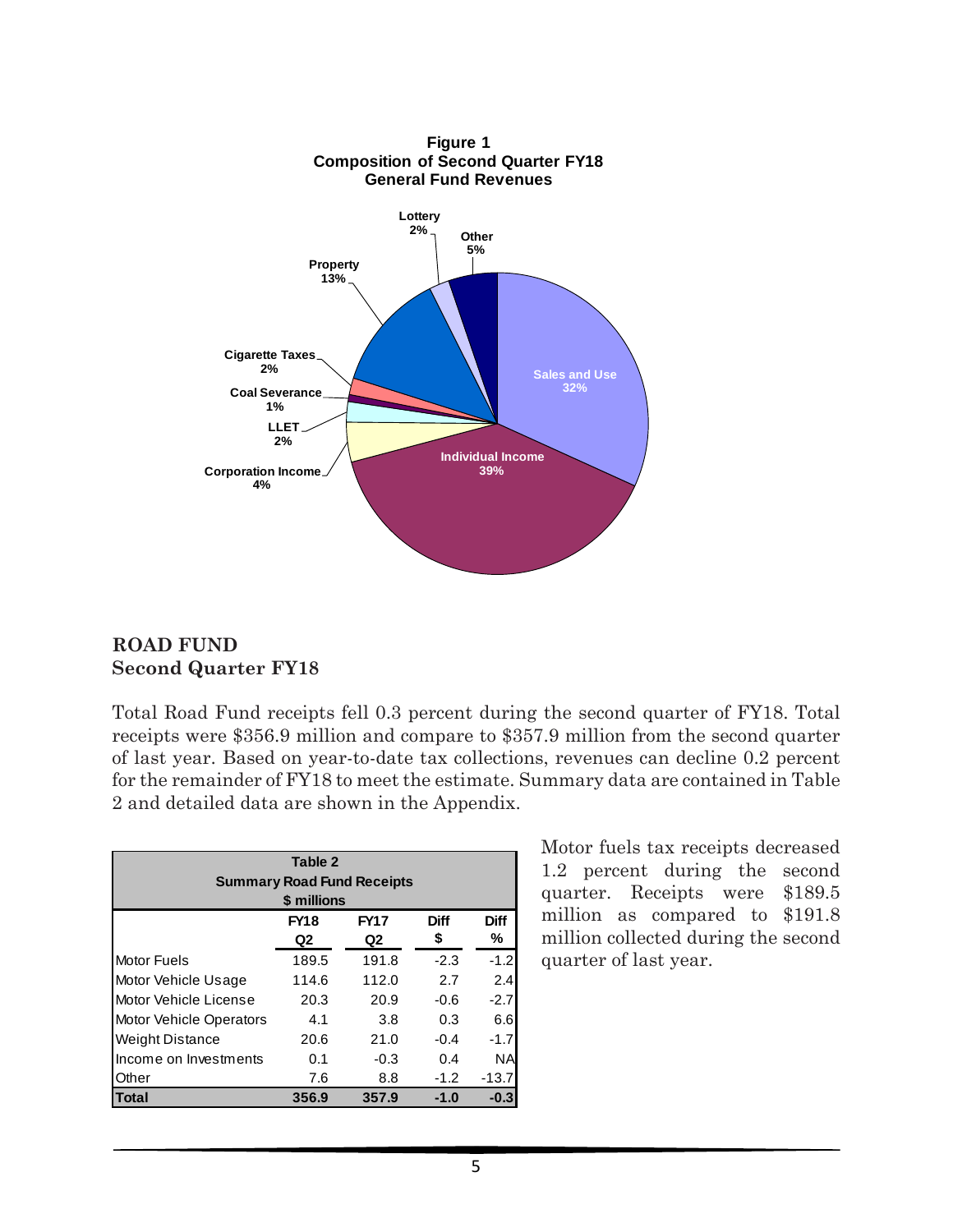Motor vehicle usage tax receipts of \$114.6 million represent an increase of 2.4 percent compared to the \$112.0 million collected in the second quarter of FY17. Vehicle usage tax collections fluctuate with the level of vehicle sale transactions that occur in Kentucky economy.

Motor vehicle license tax receipts decreased 2.7 percent in the second quarter of FY18 to \$20.3 million.

Motor vehicle operators license tax receipts were \$4.1 million in the second quarter of FY18, a 6.6 percent increase compared to the level observed a year ago.

Weight distance tax receipts of \$20.6 million represent a 1.7 percent decrease compared to receipts of \$21.0 million during the second quarter of FY17. The weight distance tax has some significance as a leading indicator of economic activity, as it is a rough proxy for goods in transit over Kentucky highways.

The remainder of the accounts in the Road Fund are grouped in the "Other" category combined for a decrease of 13.7 percent from a year earlier. In the "Other" category, revenues of \$7.6 million were received and compared to \$8.8 million in the second quarter of FY17.

Figure 2 details the composition of Road Fund revenues by tax type in the second quarter of FY18. Motor fuels taxes and the motor vehicle usage tax accounted for 85.0 percent of Road Fund revenues in the second quarter. The next-largest sources of revenue were the motor vehicle license and weight distance taxes with 6.0 percent each. The "Other" category accounted for 2.0 percent, while motor vehicle operators comprised 1.0 percent. Investment income accounted for a negligible amount of total Road Fund receipts.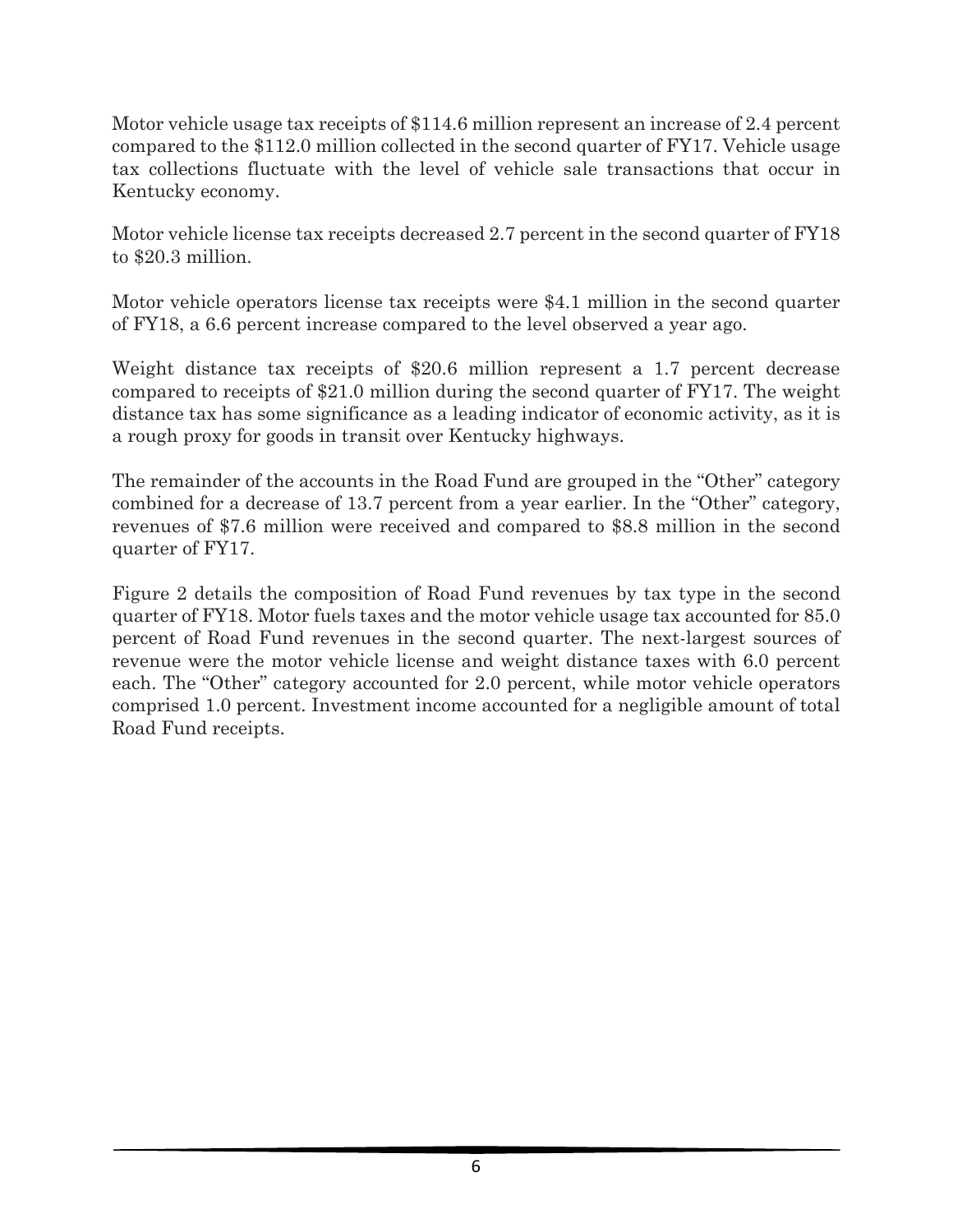

#### **Figure 2 Compositionof Second Quarter FY18 Road Fund Revenue**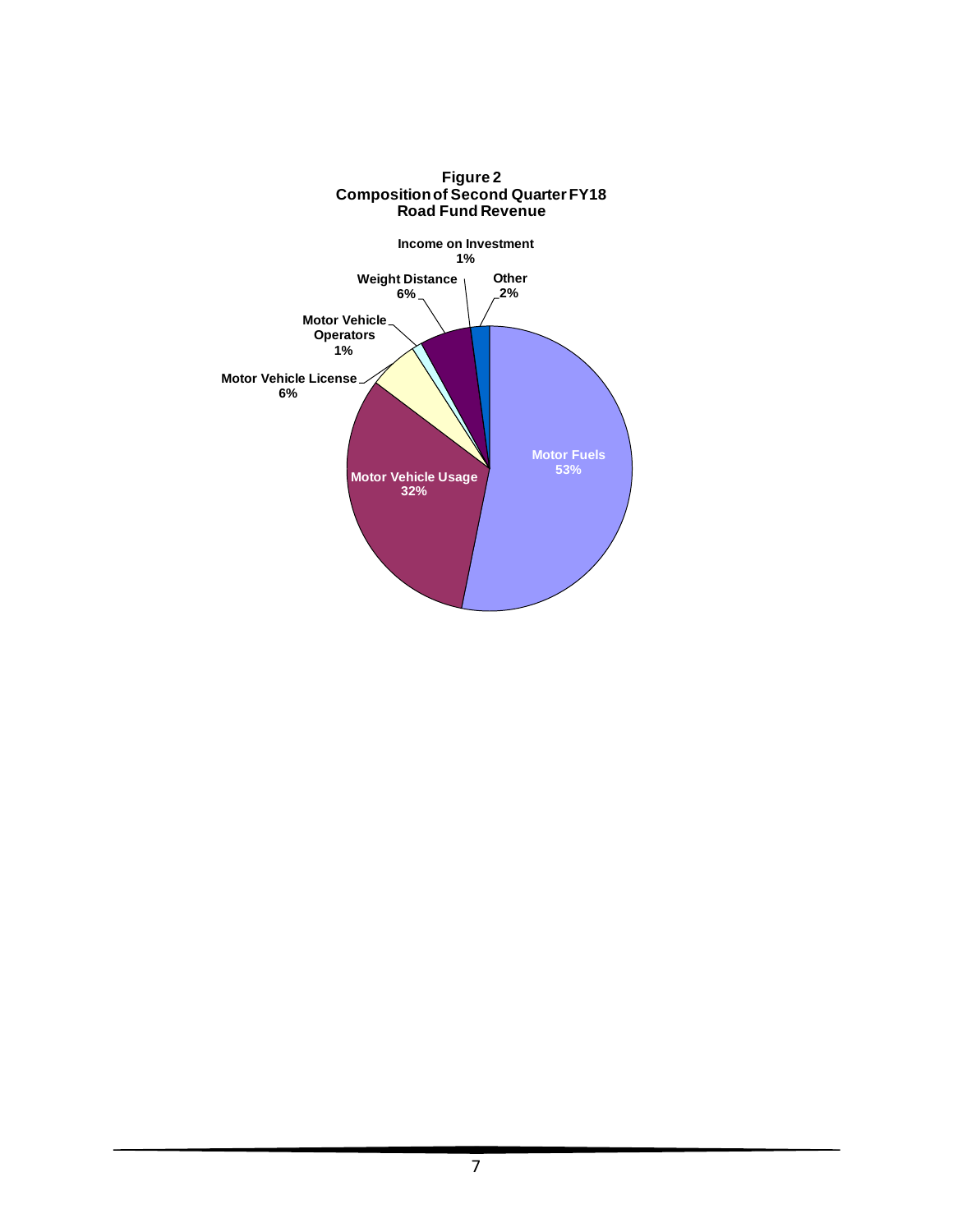# **The Economy Second Quarter FY18. . . . . . . . . . . . . . .**

## **NATIONAL ECONOMY**

Real gross domestic product (real GDP) increased by 2.5 percent in the second quarter of FY18 (see Table 3). The 2.5 percent growth is the highest growth posted since the fourth quarter of FY15. The last three quarters of adjacent-quarter growth have been noticeably higher than recent history. The last three quarters of adjacent-quarter growth were 0.8, 0.7, and 0.6 percent, respectively. Average adjacent-quarter growth during the previous eight quarters was 0.4 percent. Real exports contributed the most to real GDP in terms of growth (+4.0 percent), while real consumption contributed the most in terms of absolute change (+309.4 billion) relative to last year.

Real consumption grew by 2.6 percent in the second quarter of FY18. Long-run average adjacent-quarter growth for real consumption is 0.6 percent. Real consumption recently has performed well above this average. Real consumption growth has been above that average in 12 of the last 15 quarters. Real consumption is a cyclical series. That is, typically, it rises when real GDP rises and it falls when real GDP falls. Real consumption did not fall during the 2001 recession, but there was a period of sustained high growth (+0.8 or higher) in the expansion period immediately following the 2001 recession. During the 2007 recession, real consumption fell six times during that period. Real consumption made up 69.6 percent of real GDP in the second quarter.

Real investment grew by 3.3 percent in the second quarter of FY18. On an adjacentquarter basis, real investment grew by 1.1 percent in the second quarter. This is the third consecutive quarter of positive adjacent-quarter growth. This trend is promising, as it followed a two-year period with many losses. Real investment reached a new all-time high in the second quarter of FY18; surpassing the \$3.0 trillion mark for the first time. Real investment made up 17.4 percent of real GDP in the second quarter.

Real government expenditures declined by 0.2 percent in the second quarter of FY18. This is the fourth consecutive adjacent-quarter decline for government expenditures. The declines were each very small; less than 0.2 percent on an adjacent-quarter basis. Real government expenditures are countercyclical, so it is not unusual for real government expenditures to decline during expansion periods. The current expansion period however has been peculiar for government expenditures. There was a period during this expansion where real government expenditures began to rise unsurreptitiously. Between the fourth quarter of FY14 and the third quarter of FY16,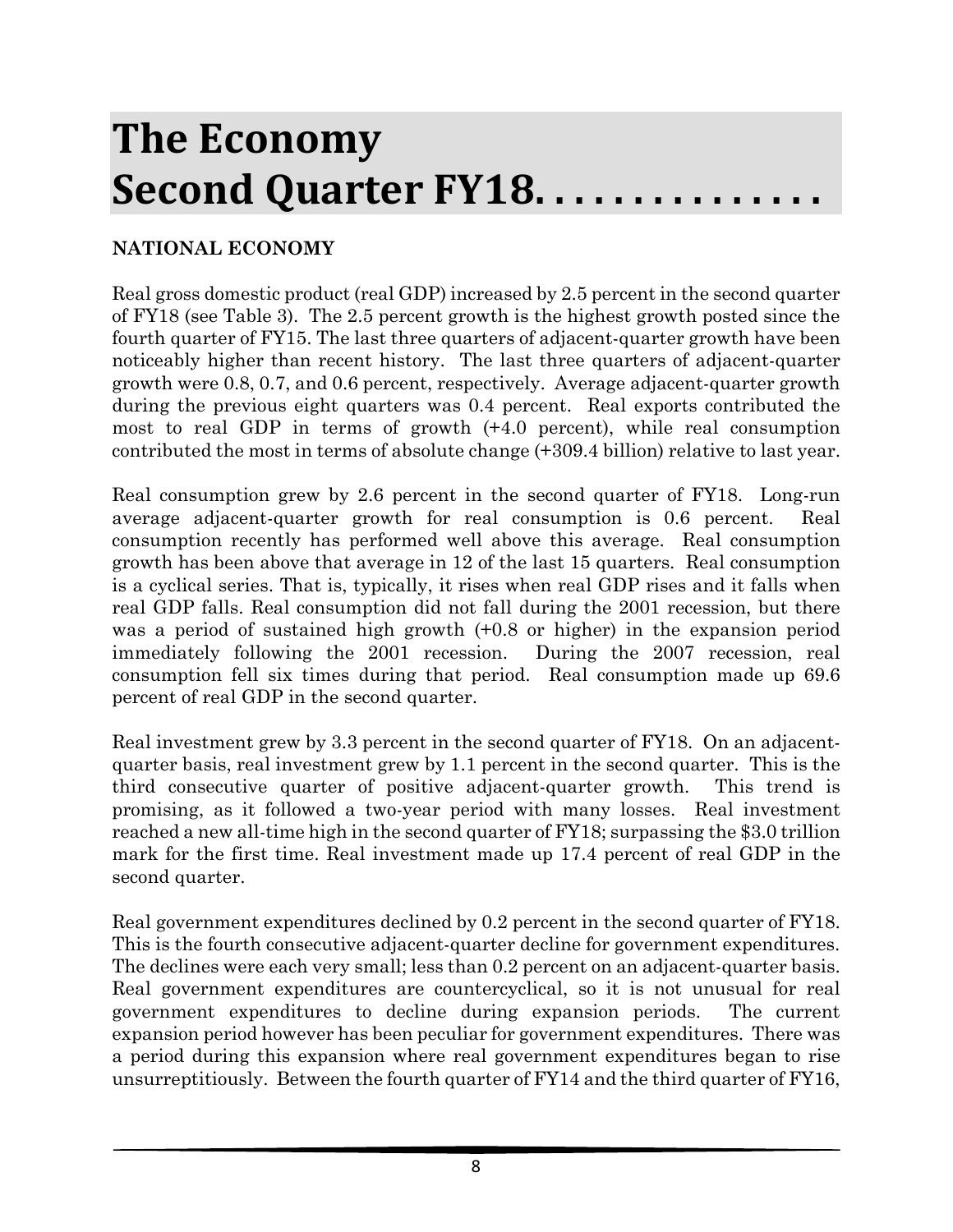real government expenditures rose by a net 2.7 percent. Real government expenditures made up 16.8 percent of real GDP in the second quarter.

Real exports rose by 4.0 percent in the second quarter of FY18. On an adjacentquarter basis, real exports rose by 0.7 percent in the second quarter of FY18 over the first quarter. This is the fourth consecutive quarter of positive adjacent-quarter growth in real exports. Real exports in calendar 2015 and 2016 were weak, falling in five of the eight quarters during that time. Real exports made up 12.8 percent of real GDP in the second quarter.

Real imports, a deduction to real GDP, grew by 2.2 percent in the second quarter of FY18. Real imports have been erratic over the last few quarters. Real imports growth was low in the fourth quarter of FY17, growing 0.4 percent on an adjacent-quarter basis. Average adjacent-quarter growth during this expansion period is 1.2 percent. Real imports declined in the first quarter of FY18, falling 0.2 percent on an adjacentquarter basis. This quarter imports increased by 0.9 percent on an adjacent-quarter basis.

US personal income grew by 3.7 percent in the second quarter of FY18. On an adjacent-quarter basis, US personal income grew by 0.9 percent in the second quarter over the first quarter. US personal income has struggled to attain 1.0 percent adjacent-quarter growth in the last eight quarters. And in the third quarter of FY16, US personal income declined by 0.1 percent. This is unusual during an expansion period. Most of the strength in this quarter's US personal income came from wages and salaries and supplements to wages and salaries.

Wages and salaries grew by 4.7 percent in the second quarter, while supplements to wages and salaries grew by 3.8 percent. US wages and salaries have performed well for the last four quarters with adjacent-quarter growth rates of 1.5, 1.1, 1.0, and 1.0 percent, respectively. Calendar 2016 was troublesome for US wages and salaries as it declined (on an adjacent-quarter basis) in two of the four quarters. The current prolonged period of growth seems to indicate that that trouble spot is now over.

US non-farm employment grew by 1.4 percent in the second quarter of FY18. On an adjacent-quarter basis, US non-farm employment grew by 0.3 percent in the second quarter over the first quarter. Average adjacent-quarter growth during the expansion period following the 2007 recession has been 0.4 percent. Historically, this is low quarterly growth, but it is not low relative to the growth during the expansion period following the 2001 recession. In the expansion period following the 2001 recession, non-farm employment growth also averaged just 0.3 percent on an adjacent-quarter basis.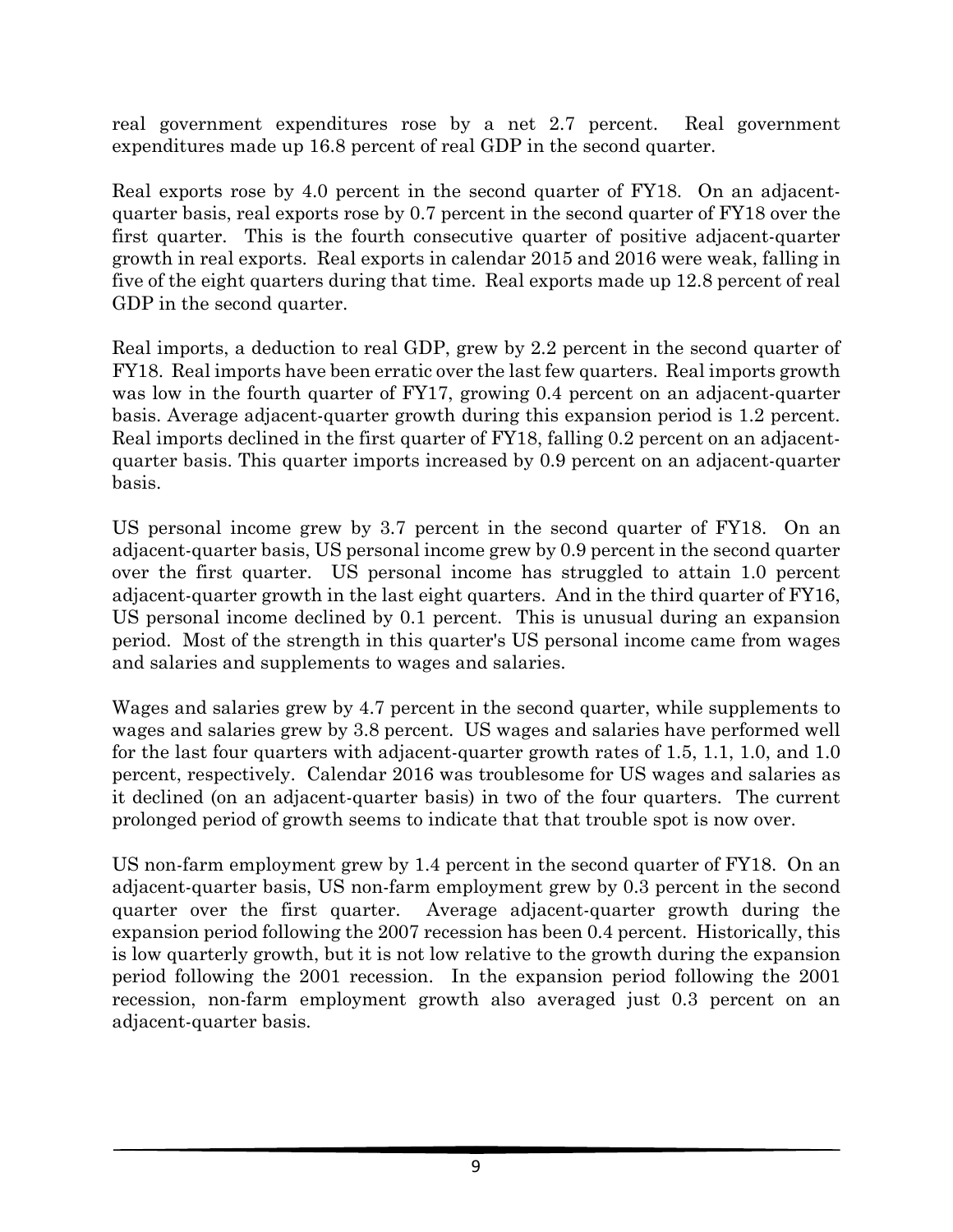Business services employment and educational services employment were the two fastest growing labor sectors during the second quarter, each contributing half a million in job growth over the same quarter in FY17. On a percentage basis, mining employment was the fastest growing industry, with 7.7 percent growth over FY17. That growth was on top of an extremely low base. Mining employment is by far the smallest employment sector, with only 700,000 total jobs in the nation. Mining employment includes metal mining, coal mining, oil and gas extraction, and nonmetallic mineral mining.

|                                                 |             | <b>Second Quarter</b> |        |           |
|-------------------------------------------------|-------------|-----------------------|--------|-----------|
|                                                 | <b>FY18</b> | <b>FY17</b>           | Chg    | % Chg     |
| <b>Real GDP</b>                                 | 17,267.2    | 16,851.4              | 415.7  | 2.5       |
| <b>Real Consumption</b>                         | 12,011.5    | 11,702.1              | 309.4  | 2.6       |
| Real Investment                                 | 3,000.3     | 2,905.7               | 94.6   | 3.3       |
| Real Govt. Expenditures                         | 2,894.3     | 2,901.2               | $-6.9$ | $-0.2$    |
| <b>Real Exports</b>                             | 2,208.3     | 2,124.4               | 83.9   | 4.0       |
| Real Imports                                    | 2,815.2     | 2,755.5               | 59.7   | 2.2       |
| CPI all goods (% chg)                           | 1.8         | 1.8                   | NA.    | NA.       |
| CPI Food (% chg)                                | 1.7         | $-0.3$                | NA.    | NA.       |
| CPI Energy (% chg)                              | 3.2         | 2.1                   | NA.    | <b>NA</b> |
| CPI Core (% chg)                                | 1.7         | 2.2                   | NA.    | NA.       |
| Industrial Production Index (% chg)             | 2.6         | $-0.1$                | NA.    | NA.       |
| Working Population <sup>1</sup>                 | 255.9       | 254.5                 | 1.4    | 0.6       |
| Civilian Labor Force <sup>2</sup>               | 160.3       | 159.4                 | 0.9    | 0.5       |
| Employd <sup>3</sup>                            | 154.0       | 152.2                 | 1.8    | 1.2       |
| Unemployed <sup>4</sup>                         | 6.3         | 7.2                   | $-1.0$ | $-13.3$   |
| Not in Labor Force <sup>5</sup>                 | 95.7        | 95.1                  | 0.5    | 0.6       |
| Labor Force Participation Rate <sup>6</sup> (%) | 62.7        | 62.7                  | NA.    | <b>NA</b> |
| Unemployment Rate (%)                           | 4.2         | 4.7                   | NA.    | NA.       |

#### **Table 3 Summary of US Economic Series Second Quarter FY18 & FY17**

Not Seasonally Adjusted. Real series are annual rate, billions of chained 2000 dollars. Components do not sum to GDP because they are annualized independently. Data for FY18 Q2 are November 2017 estimates.

Source: IHS Markit - Economics & Country Risk, November 8, 2017 data release.

<sup>2</sup> Civilian Labor Force is a subset of the working population who are currently employed or are actively looking for employment.

Unemployed is a subset of the civilian labor force who are not currently employed but are actively seeking employment.

<sup>1</sup> Working population is the group of persons who are 16 years or older, non-institutionalized, not in prison, not in an old-age home and not engaged in active military duty. It is meant to capture those persons who are capable of working and could work if suitable employment were found. Working population figures are listed in millions.

<sup>&</sup>lt;sup>3</sup> Employed is a subset of the civilian labor force who are employed regardless of industry or profession. This is therefore different than non-farm employment, which explicitly does not include those persons employed in the agricultural sector.

<sup>5</sup> Not in Labor Force is a subset of the working population who have decided not to be employed nor seek employment.

<sup>6</sup> Labor Force Participation Rate is computed as the Civilian Labor Force divided by the Working Population.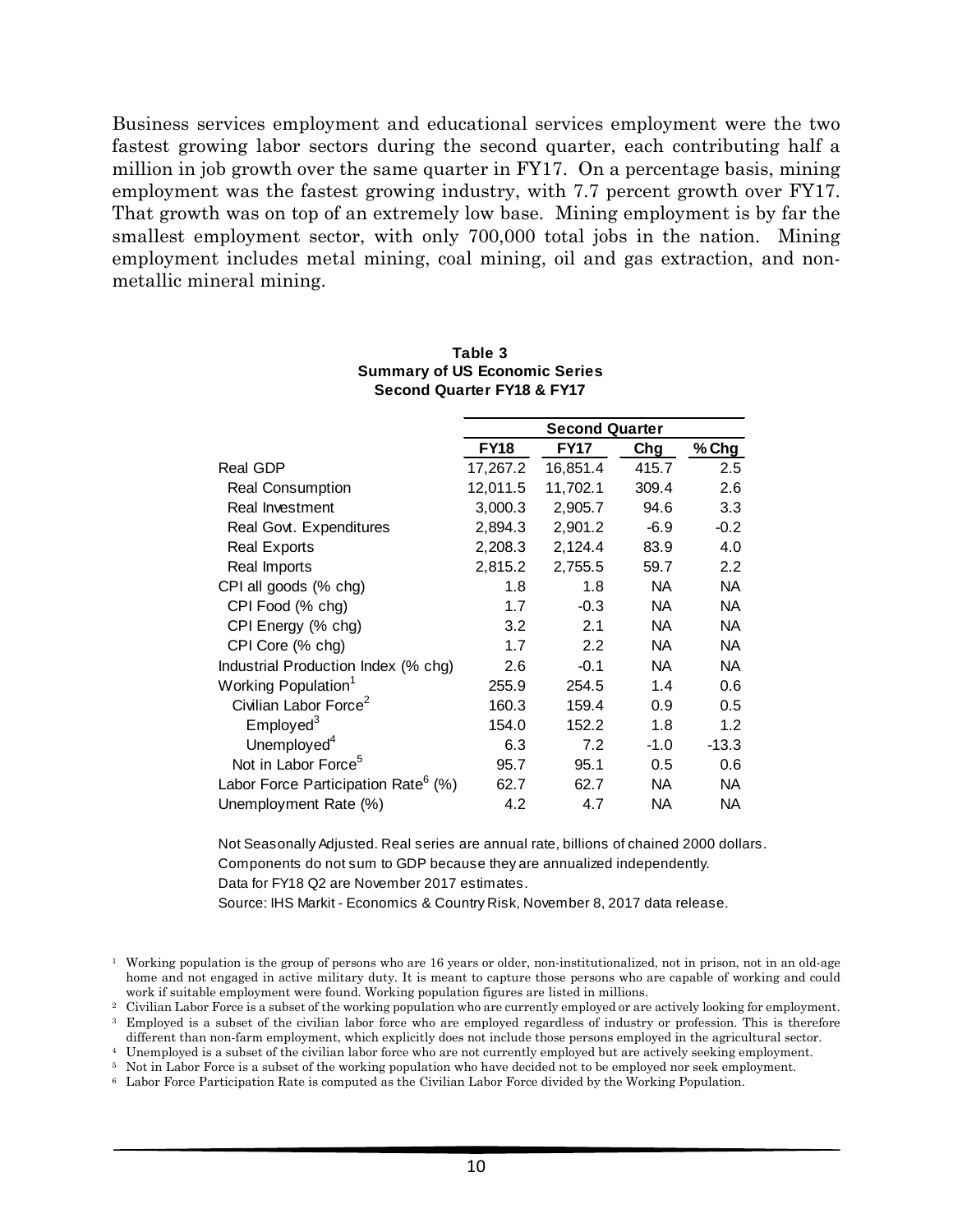|                                        |             | <b>Second Quarter</b> |        |         |
|----------------------------------------|-------------|-----------------------|--------|---------|
|                                        | <b>FY18</b> | <b>FY17</b>           | Chg    | $%$ Chg |
| Federal Outlays excl. Gross Investment | 4,289.0     | 4,193.3               | 95.7   | 2.3     |
| Social Security                        | 938.4       | 906.0                 | 32.4   | 3.6     |
| Medicare                               | 681.1       | 662.9                 | 18.2   | 2.7     |
| National Defense                       | 594.1       | 583.2                 | 10.8   | 1.9     |
| Interest on Debt                       | 491.7       | 497.0                 | $-5.3$ | $-1.1$  |
| Medicaid                               | 392.1       | 383.7                 | 8.4    | 2.2     |
| Non-Medicaid Grants to S&L Govts       | 185.0       | 182.6                 | 2.4    | 1.3     |
| Subsidies                              | 60.0        | 61.1                  | $-1.1$ | -1.8    |
| Aid to Foreign Governments             | 57.5        | 52.2                  | 5.3    | 10.1    |

#### **Table 4 US Federal Outlays \$ billions, AR**

Not Seasonally Adjusted. Data for FY18 Q2 are November 2017 estimates. Source: IHS Markit - Economics & Country Risk, November 8, 2017 data release.

## **KENTUCKY ECONOMY**

Kentucky personal income grew by 3.5 percent in the second quarter of FY18. On an adjacent-quarter basis, Kentucky personal income grew by 1.0 percent in the second quarter. This is the fourth consecutive quarter of solid adjacent-quarter growth for personal income. The solid growth was spread out among the components of personal income. All five contributing components grew by over 2.1 percent over the same quarter last year. The fastest growing component in absolute terms was wages and salaries which grew by 3.9 percent (+\$3.4 billion) over the second quarter of FY17. The growth experienced over the last four quarters has been solid and widespread among all the components.

The recent solid and widespread growth in personal income has been ephemeral. In the second quarter of FY17, personal income declined by 0.5 percent over the first quarter of FY17. The decline in the personal income in the second quarter of FY17 was also diffused among the components. Kentucky wages and salaries declined by 1.0 percent in the second quarter over the first quarter of FY17. Kentucky transfer income declined by 0.9 percent in the second quarter. Growth in supplements to wages and salaries and proprietor's income were both weak in the second quarter of FY17 growing 0.1 and 0.5 percent, respectively.

Kentucky non-farm employment grew by 1.4 percent in the second quarter. Kentucky non-farm employment growth has been historically slow over the last 16 years. Specifically, employment growth during the last two expansions has been significantly slower than in prior expansion periods. In the expansion period following the 1990 recession, average adjacent-quarter growth was 0.6 percent. In the expansion period following the 2001 and 2007 recessions, the average adjacent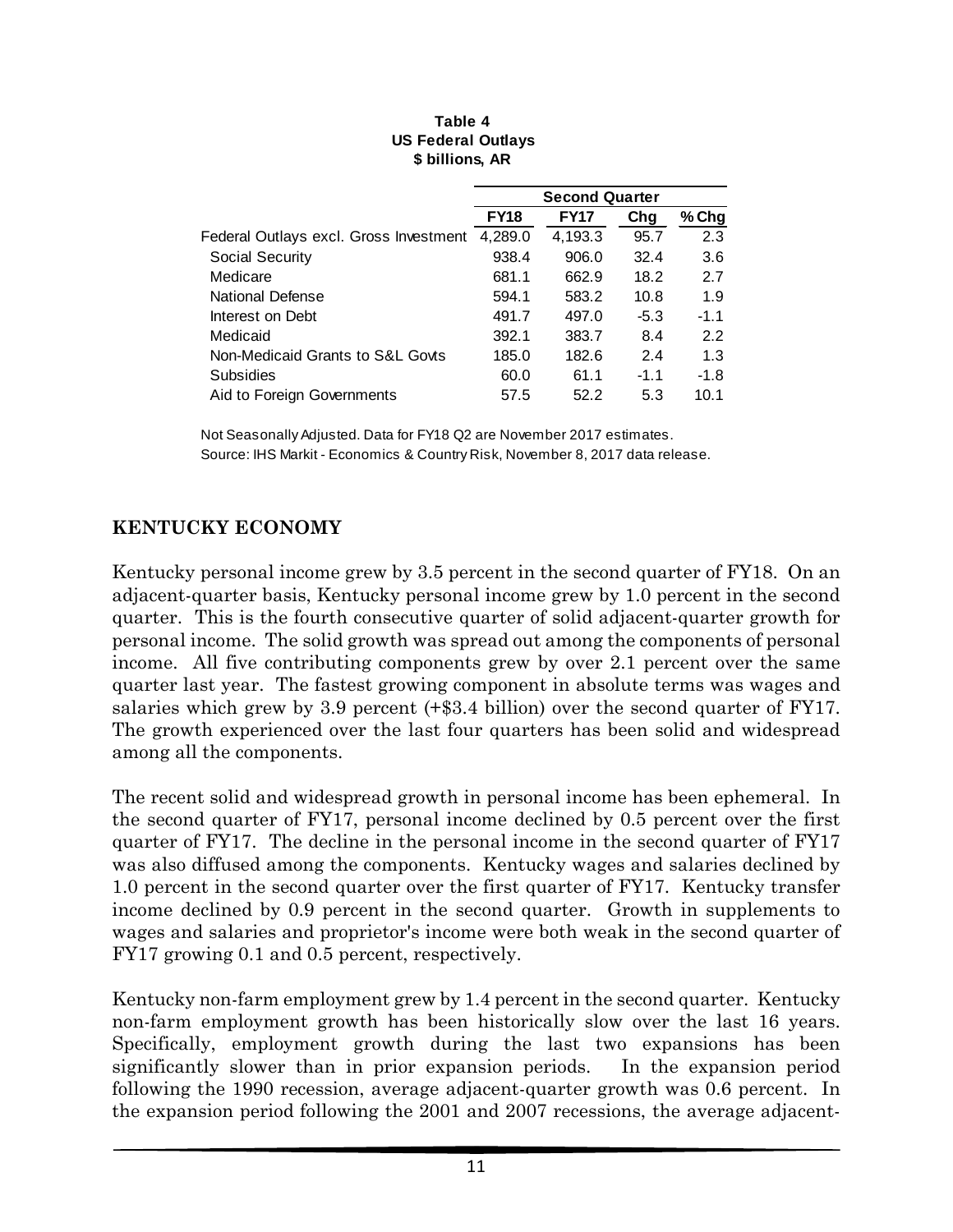quarter growth was 0.2 and 0.3 percent, respectively. Something fundamentally changed either in the labor market itself or in how firms employ labor following the 2001 recession, relative to previous expansion periods. The exact source of the change has not yet been identified or settled among economists.

The fastest growing employment sector in Kentucky in the second quarter was construction, which grew by 6.3 percent. The second fastest growing sector was information services employment, which grew by 4.9 percent. These two fastgrowing sectors were offset by falling or weak growth in mining employment, government employment and educational services employment, which experienced growth rates of -4.2, -0.2, and 0.1 percent, respectively. Construction employment made up 4.2 percent of total non-farm employment in the second quarter of FY18, while information services made up 1.2 percent, mining employment made up 0.5 percent, government made up 16.3 percent, and educational services employment made up 14.0 percent.

On an adjacent-quarter basis, government employment increased by 0.3 percent. But on average, government employment has been trending downwards since the first quarter of FY14. Government employment includes federal, state and local government employees, whereby the employment occurs within the boundaries of the Commonwealth of Kentucky. It is not unusual for government employment to contract during expansion periods, as the need for many welfare programs and unemployment services decreases during times of economic growth.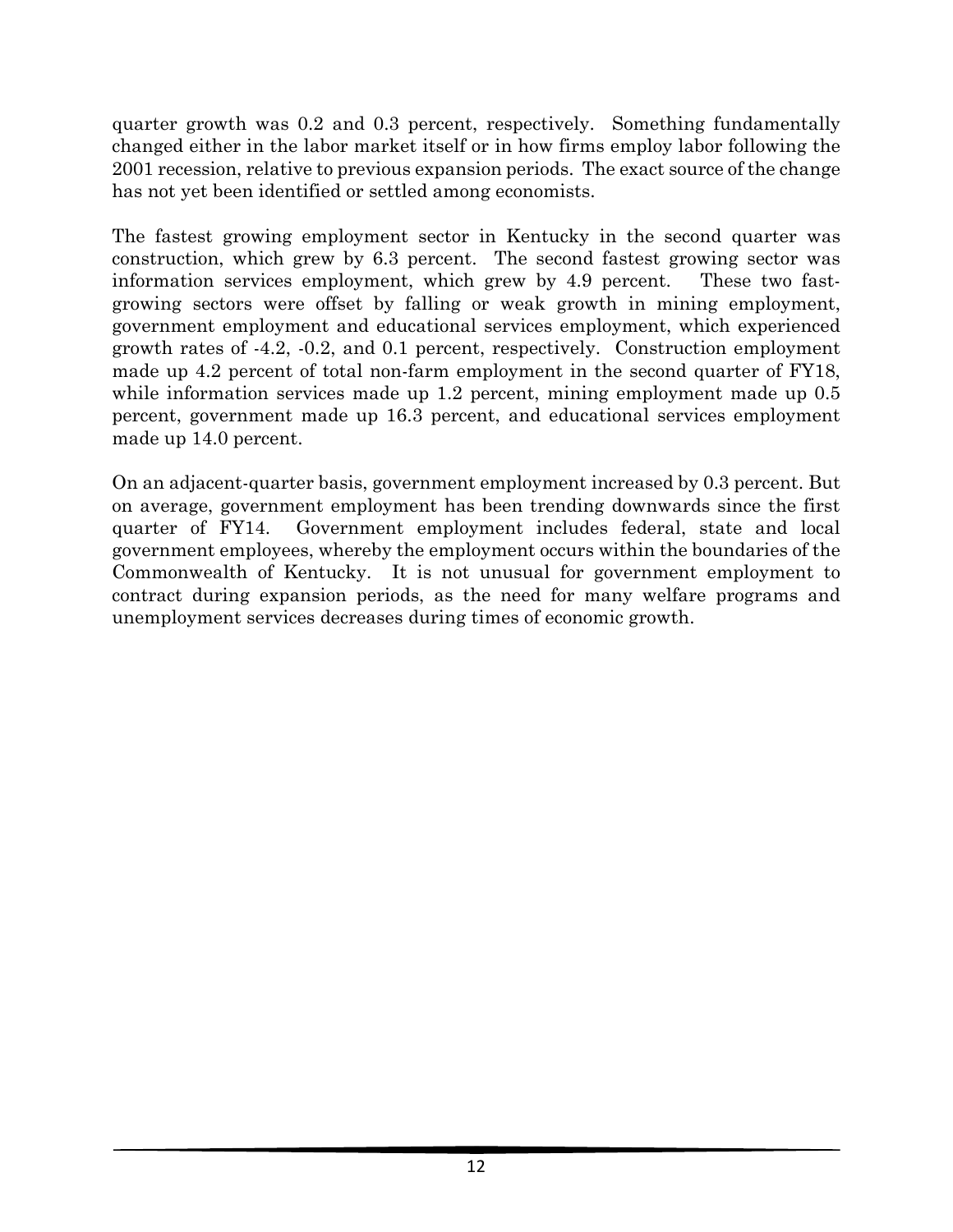|                               |             | <b>Second Quarter</b> |         |          |
|-------------------------------|-------------|-----------------------|---------|----------|
|                               | <b>FY18</b> | <b>FY17</b>           | \$ Diff | % Diff   |
| <b>United States</b>          |             |                       |         |          |
| Personal Income               | 16,623      | 16,026                | 597     | 3.7      |
| Social Insurance              | 1,324       | 1,250                 | 74      | 5.9      |
| Residence Adjustments         | 0           | 0                     | 0       | $-299.0$ |
| Dividends, Interest and Rents | 3,209       | 3,110                 | 99      | 3.2      |
| <b>Transfer Receipts</b>      | 2,868       | 2,796                 | 72      | 2.6      |
| Wages & Salaries              | 8,492       | 8,108                 | 384     | 4.7      |
| Supplements to W&S            | 1,980       | 1,907                 | 73      | 3.8      |
| Proprietor's Income           | 1,398       | 1,355                 | 43      | 3.2      |
| Kentucky                      |             |                       |         |          |
| Personal Income               | 179         | 173                   | 6       | 3.5      |
| Social Insurance              | 15          | 15                    | 1       | 4.9      |
| Residence Adjustments         | -2          | $-2$                  | 0       | $-3.0$   |
| Dividends, Interest and Rents | 28          | 27                    | 1       | 2.1      |
| <b>Transfer Receipts</b>      | 43          | 42                    | 1       | 2.2      |
| Wages & Salaries              | 92          | 88                    | 3       | 3.9      |
| Supplements to W&S            | 23          | 22                    | 1       | 3.7      |
| Proprietor's Income           | 11          | 10                    | 1       | 9.5      |

#### **\$ billions, SAAR Table 5 Personal Income**

#### **Table 6 Summary of US & KY Employment Second Quarter FY18 & FY17**

|                                   |             | US Q2 (millions) |        | KY Q2 (thousands) |             |        |  |
|-----------------------------------|-------------|------------------|--------|-------------------|-------------|--------|--|
|                                   | <b>FY18</b> | <b>FY17</b>      | % Chg  | <b>FY18</b>       | <b>FY17</b> | % Chg  |  |
| Non-farm Employment               | 147.2       | 145.2            | 1.4    | 1,952.8           | 1,926.5     | 1.4    |  |
| Goods-producing                   | 20.2        | 19.8             | 2.0    | 346.4             | 336.7       | 2.9    |  |
| Construction                      | 6.9         | 6.8              | 2.7    | 81.6              | 76.8        | 6.3    |  |
| Mining                            | 0.7         | 0.7              | 7.7    | 9.6               | 10.0        | $-4.2$ |  |
| Manufacturing                     | 12.5        | 12.3             | 1.3    | 255.2             | 249.9       | 2.1    |  |
| Service-providing                 | 104.7       | 103.1            | 1.5    | 1,288.0           | 1,270.9     | 1.3    |  |
| Trade, Transportation & Utilities | 27.5        | 27.4             | 0.4    | 403.1             | 400.1       | 0.8    |  |
| Information                       | 2.7         | 2.8              | $-1.8$ | 24.4              | 23.2        | 4.9    |  |
| Finance                           | 8.5         | 8.3              | 1.7    | 96.0              | 94.9        | 1.2    |  |
| <b>Business Services</b>          | 20.9        | 20.4             | 2.7    | 228.4             | 222.9       | 2.5    |  |
| <b>Educational Services</b>       | 23.3        | 22.8             | 2.0    | 272.8             | 272.4       | 0.1    |  |
| Leisure and Hospitality Services  | 16.0        | 15.7             | 1.7    | 196.5             | 191.9       | 2.4    |  |
| <b>Other Services</b>             | 5.8         | 5.7              | 1.5    | 66.9              | 65.6        | 2.0    |  |
| Government                        | 22.4        | 22.3             | 0.3    | 318.3             | 318.9       | $-0.2$ |  |

Not Seasonally Adjusted. Data for FY18 Q2 are November 2017 estimates.

Source: IHS Markit - Economics & Country Risk, November 8, 2017 data release.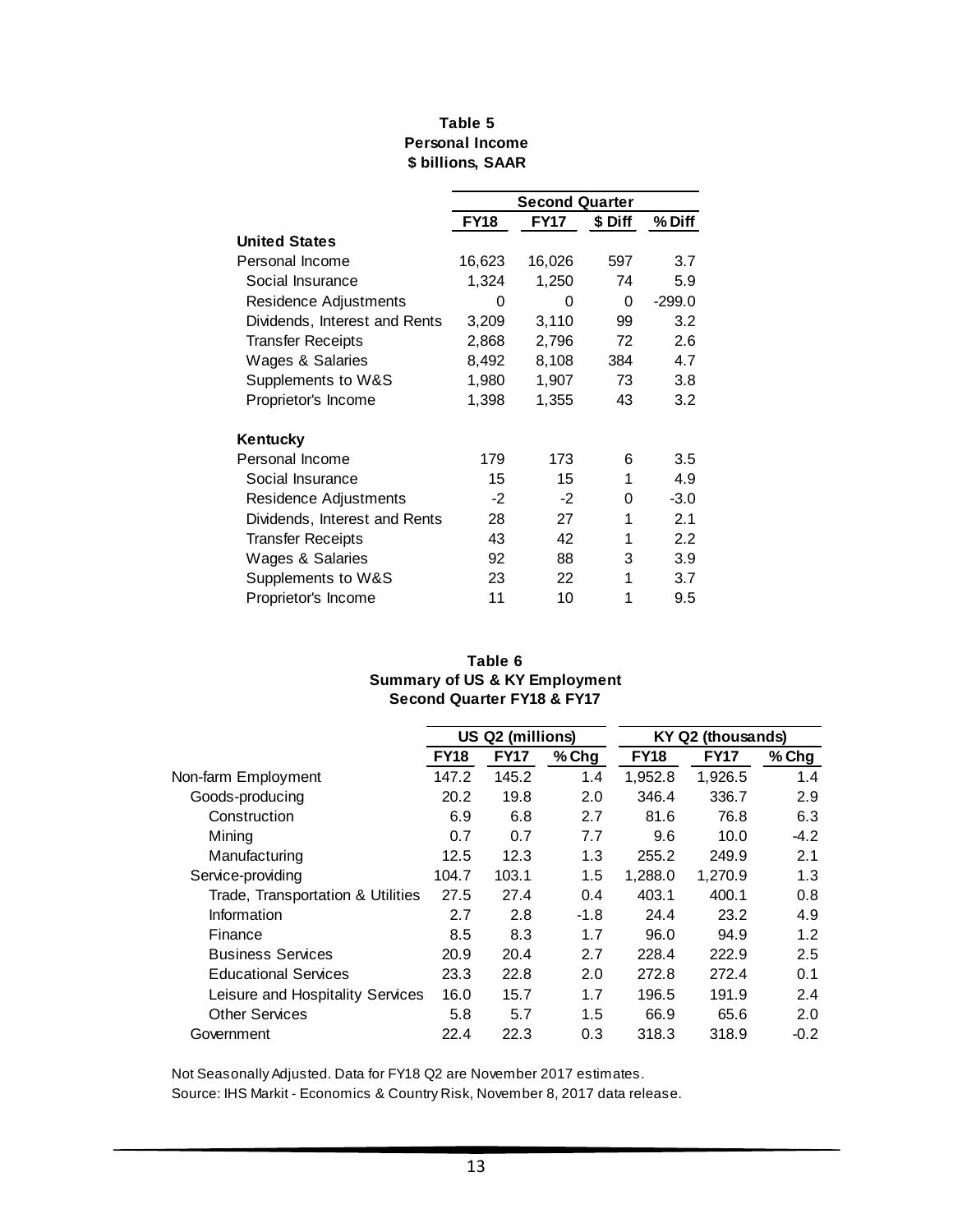# **Interim Outlook . . . . . . . . . . . . . . . . . . . .**

## **GENERAL FUND OUTLOOK Beyond the Second Quarter, FY18**

The revenue forecasts presented in Table 7 and Table 8 were prepared using the November 2017 "control scenario" economic forecast from both Global Insight and the Kentucky MAK model. Forecasted revenues prepared pursuant to KRS 48.400(2) are typically internal estimates prepared by the staff of the Office of State Budget Director. In even-numbered years, however, the second quarterly report is prepared simultaneously with the work of the Commonwealth's Consensus Forecasting Group (CFG) as prescribed in KRS 48.120(2). Therefore, the estimates presented herein are identical to the control, or baseline, scenario adopted by the CFG on December 15, 2017.

|                     |         |        |                |         | I GIJI GI<br><b>General Fund Interim Forecast</b><br>\$ millions |         |                     |         |                |         |
|---------------------|---------|--------|----------------|---------|------------------------------------------------------------------|---------|---------------------|---------|----------------|---------|
|                     |         |        | <b>FY18</b>    |         |                                                                  |         | <b>FY18</b>         |         | <b>FY19</b>    |         |
|                     | Q1 & Q2 |        | Q3 & Q4        |         | <b>Full Year</b>                                                 |         | <b>Official CFG</b> |         | Q <sub>1</sub> |         |
|                     | Actual  | % Chg  | Estimate % Chg |         | Estimate % Chg                                                   |         | <b>Estimate</b>     | \$ Diff | Estimate % Chg |         |
| Individual Income   | 2,236.1 | 3.6    | 2,272.9        | 1.7     | 4,509.0                                                          | 2.6     | 4,509.0             | 0.0     | 1,138.0        | 1.3     |
| Sales & Use         | 1.807.7 | 2.7    | 1.804.2        | 4.5     | 3,611.9                                                          | 3.6     | 3,611.9             | 0.0     | 926.4          | 2.6     |
| Property            | 415.8   | 5.5    | 192.1          | $-7.6$  | 607.9                                                            | 1.0     | 607.9               | 0.0     | 54.9           | 2.3     |
| Corporate Income    | 275.4   | 1.3    | 283.2          | 25.5    | 558.6                                                            | 12.3    | 558.6               | 0.0     | 168.8          | 9.9     |
| Coal Severance      | 46.6    | $-6.8$ | 41.9           | $-17.0$ | 88.5                                                             | $-11.9$ | 88.5                | 0.0     | 20.5           | $-18.9$ |
| Cigarette Tax       | 106.1   | $-4.9$ | 108.2          | $-1.4$  | 214.3                                                            | $-3.2$  | 214.3               | 0.0     | 53.8           | $-2.4$  |
| <b>LLET</b>         | 105.7   | 8.6    | 80.5           | $-45.7$ | 186.2                                                            | $-24.2$ | 186.2               | 0.0     | 45.0           | 3.5     |
| Lottery             | 116.5   | $-1.4$ | 126.5          | 2.4     | 243.0                                                            | 0.6     | 243.0               | 0.0     | 56.0           | 1.8     |
| Other               | 289.9   | 4.0    | 409.1          | $-0.6$  | 699.0                                                            | 1.3     | 699.0               | 0.0     | 140.2          | $-0.7$  |
| <b>General Fund</b> | 5.399.9 | 3.1    | 5.318.5        | 1.5     | 10,718.4                                                         | 2.3     | 10.718.4            | 0.0     | 2.603.6        | 2.0     |

**Table 7**

Projected General Fund revenues for the next three quarters are shown in Table 7. As the table indicates, General Fund growth in the second half of FY18 is projected to be 1.5 percent compared to the final half of FY17. Growth in the first half of FY18 was 3.1 percent. Revenues for the entire fiscal year of 2018 are projected to be \$10,718.4 million for growth of 2.3 percent. Collections at the forecasted levels would produce 2.0 percent growth in the first quarter of FY19.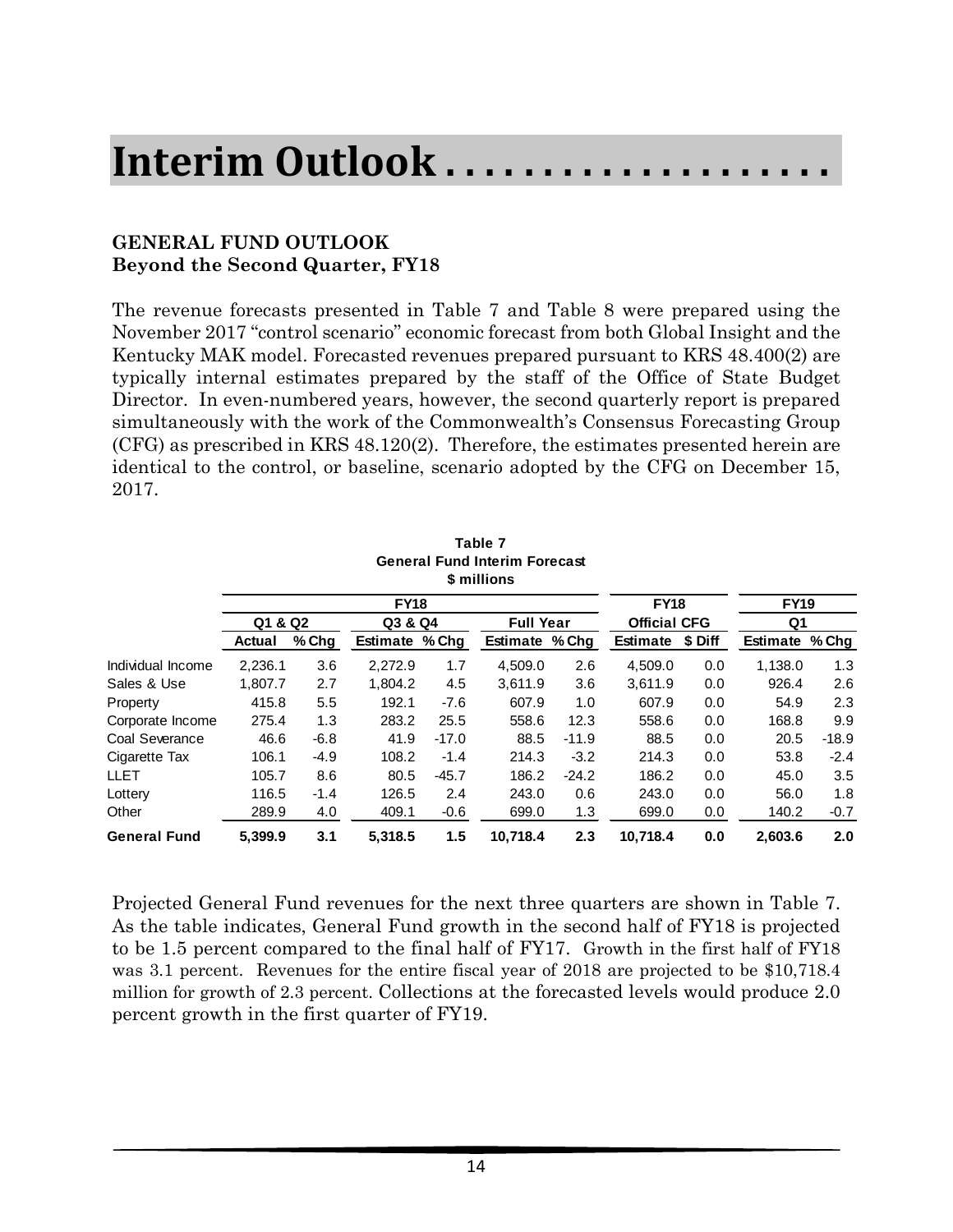Individual income tax receipts are expected to total \$4,509.0 million in FY18, largely due to robust growth of 3.6 percent in the first half of the fiscal year. Receipts are projected to increase by 1.7 percent during the final two quarters of FY18. Taken in aggregate, the individual income tax is forecasted to grow at a 2.6 percent rate for FY18.

In forecasting the individual income tax receipts, the first step is to estimate "withholding" collections. Withholding results in roughly 95 percent of the total individual income tax receipts. Declaration (estimated) payments are historically positive, but are offset nearly dollar for dollar by net refunds, which is negative due to the high number of refunds that are paid out in February and March every year.

The withholding component of the individual income tax adds stability to the overall growth, posting 3.6 percent growth in the first half of FY18. Withholding is expected to remain solid for the remainder of FY18 and into the first quarter of FY19. Withholding is closely tied to wages and salaries and employment in the state.

Annual sales tax receipts slowed significantly in FY17. Sales and use tax receipts grew 3.6 percent in FY14. Receipts improved in FY15 and grew by 4.4 percent. Receipts grew by 6.0 percent in FY16, which is the highest growth in over a decade. Sales tax growth in excess of wage and salary growth is difficult to sustain. That adage proved correct in FY17 as sales tax growth slipped to 0.7 percent despite very similar growth in wages relative to previous years.

Forecasted sales and use tax revenues are \$3,611.9 million in FY18, which would represent a 3.6 percent increase relative to FY17 receipts. Receipts for the first quarter of FY19 are projected to grow by 2.6 percent.

Property tax revenues are expected to decrease by 7.6 percent over the remainder of the year following growth of 5.5 percent in the first six months of FY18. Due to the sustained effects of the recession on the housing market, the state rate on real property has remained at 12.2 cents since valuation year 2008, an unprecedented occurrence of ten consecutive years without a rate decline.

The OSBD has fundamentally changed the way that the two largest business taxes, the corporation income tax and the LLET, are estimated. Due to the interaction between payment of the LLET and the credit on the income tax return, it is difficult to pinpoint exact amounts of business tax to apportion or allocate between each tax category. Therefore, OSBD has adopted a model with a combined forecasting variable equal to the sum of LLET and corporate income tax receipts.

The forecast for FY18 calls for growth of 0.2 percent for the combined accounts of the corporation income tax and the LLET. Due in large part to a strong December, the combined account has grown 3.3 percent through the first half of FY18. Consequently,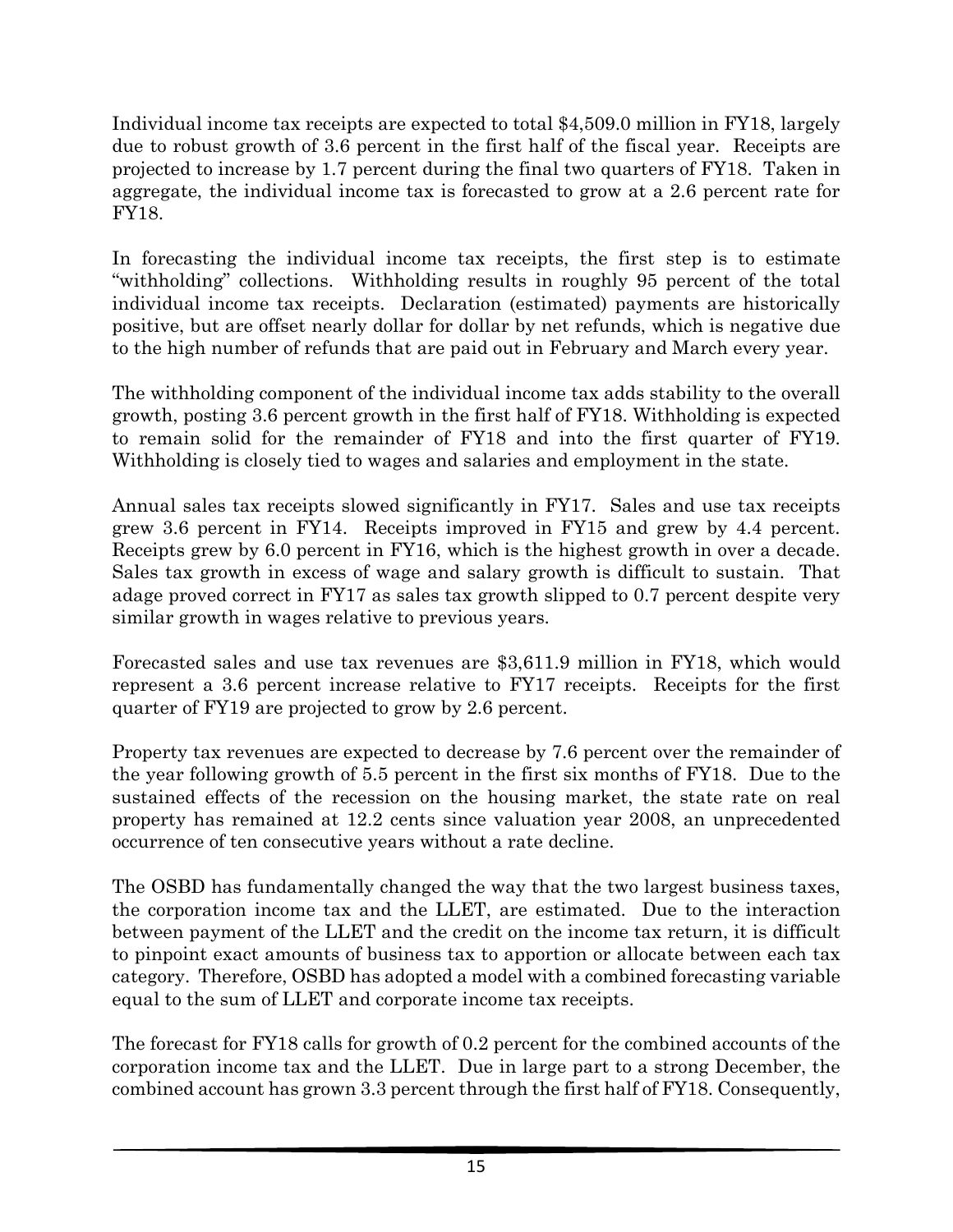receipts can decline 2.8 percent for the remainder of the fiscal year and still hit the official estimate.

Energy markets, and coal markets in particular, continue to be fraught with downside risk. The official estimate for the coal severance tax calls for receipts of \$88.5 million, or a 11.9 percent decline in FY18. With the federal law changes, mine closures, and power plants going offline, a return to the levels near the FY12 peak (\$298.3 million) is implausible regardless of the forecasting horizon.

Cigarette tax receipts grew 1.5 percent in FY16 followed by a 1.3 percent decline in FY17. There are two counterbalancing forces which characterize the current market for Kentucky-sold cigarettes. First, there is the protracted downward trend in smoking rates both nationally and in Kentucky. Second, there is increased border sales due to higher tax rates in most neighboring states. Smoking rates have been declining for at least two decades due to health concerns, smoking bans, and other factors.

However, individuals that continue to smoke have some choice in where they purchase cigarettes, especially those who live in close proximity to a border state. The map below shows that Kentucky is well situated vis-à-vis our northern neighbors with respect to taxation. Given sales volumes in Kentucky and rates of adult smoking, it is clear that Kentucky is an export state in the net sale of cigarettes. Kentucky's low tax rate should lead to higher sales to border state consumers, above those sales from Kentuckians. Meanwhile, the universal decline in smoking should result in lower sales from Kentuckians and from border state consumers. The net impact of these two opposing effects is theoretically ambiguous. However, it appears in practice, at least in the short-term, that the decline in smoking preference has been stronger than the border effect. Through the first half of FY18, cigarette tax receipts have fallen 4.9 percent. For the entire FY18, tax receipts are expected to decline by 3.2 percent.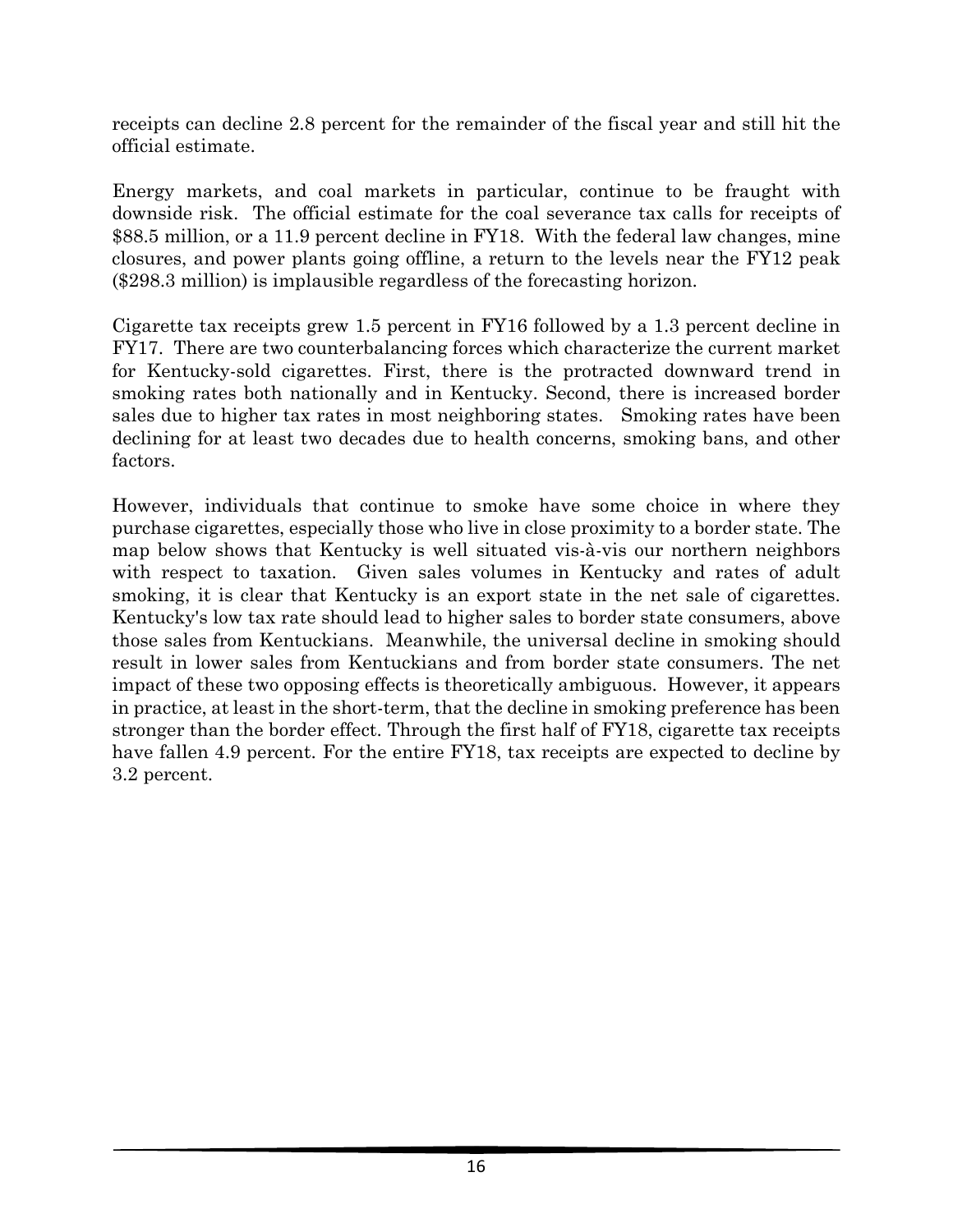

## State excise taxes on cigarettes

\* Does not include sales tax or local excise rates imposed by cities and counties

In FY17, Kentucky Lottery sales broke the \$1.0 billion mark for the first time in KY Lottery history. Scratch-off tickets continue to be the largest individual game category, and grew 1.1 percent in FY17. Keno was the biggest source of growth, rising 15 percent to \$75.7 million. Daily draw games also performed strongly (Pick 3, Pick 4, Cash Ball). However, major multi-state draw games were off sharply as players wait for the record jackpots to purchase tickets.

Lottery dividends are expected to grow 0.6 percent in FY18 on the basis of continued strength in scratch-off sales. The growth rate of 0.6 percent is artificially low because the base in FY17 is artificially inflated by the extra \$4.6 million in dividend payments received in FY17. Year-to-date collections through December totaled \$116.5 million. The forecast calls for improved growth in the second half of FY18. Total FY18 receipts are expected to reach \$243.0 million.

The "Other" category contains dozens of smaller tax accounts, which make up the remainder of the General Fund. The insurance premiums tax, the bank franchise tax, and the telecommunications tax are the three largest accounts in the "Other" category. The "Other" category of taxes is expected to fall 0.6 percent during the FY18 forecasting horizon. Each account was re-examined after FY17 and the proper adjustments were made to calibrate the models. The "Other" accounts totaled \$690.1 million in FY17. "Other" collections are estimated to be \$699.0 million for FY18.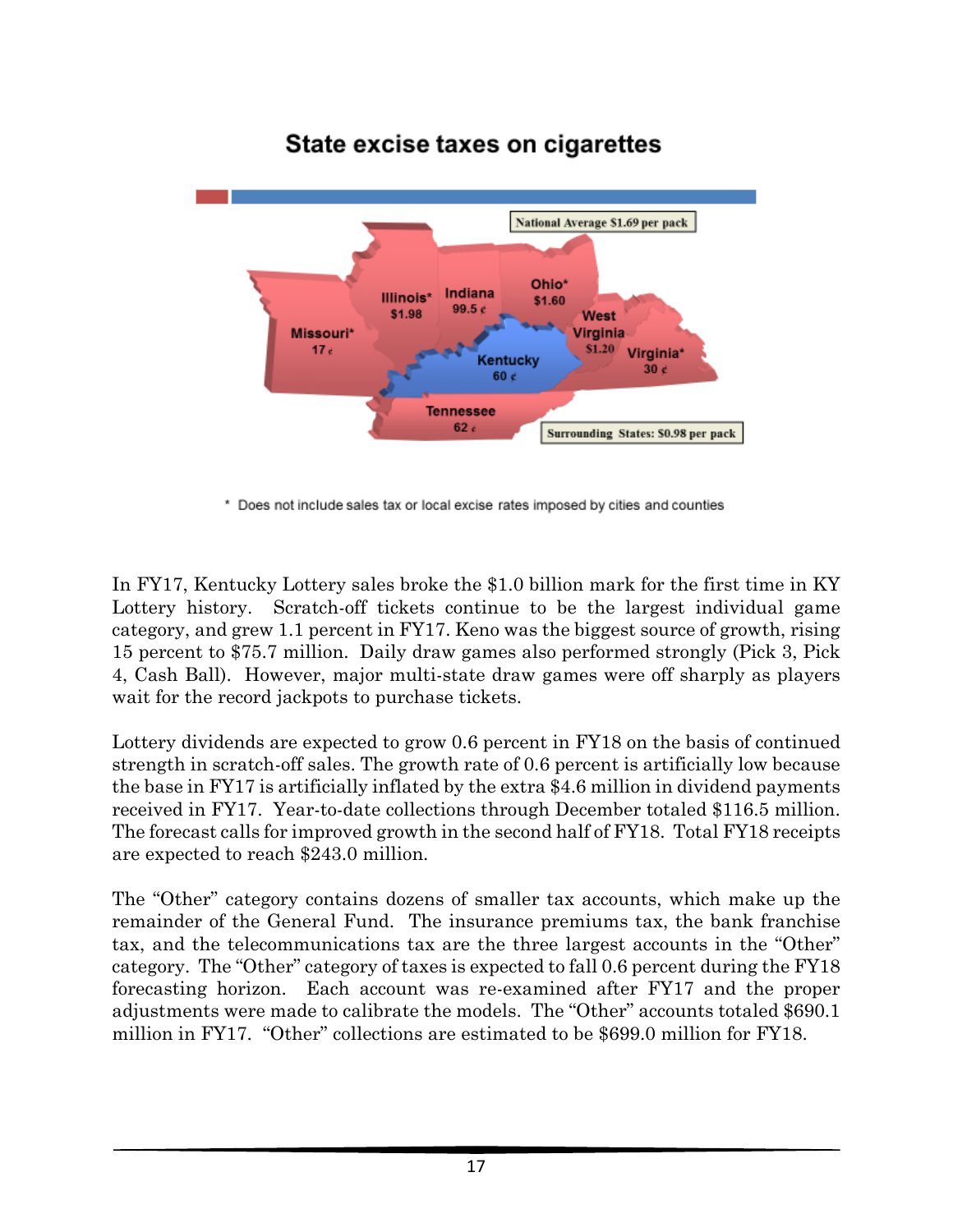### **ROAD FUND OUTLOOK Beyond the Second Quarter, FY18**

Total Road Fund collections are expected to remain stagnant through the forecast period as the two largest revenue accounts, the motor fuels tax and motor vehicle usage tax, fail to gain ground. Revenue is forecasted to decline in FY18 before increasing slightly in the first quarter of FY19. Fiscal Year 2018 collections are projected to be \$1,503.3 million, a decrease of 0.3 percent from the previous fiscal year. Receipts for the first quarter of FY19 are forecasted to increase 0.5 percent.

Motor fuels tax collections are forecasted to increase 1.0 percent in the second half of FY18, which is an improvement in the revenue situation seen during the first six months of the year where collections declined 0.5 percent. Because the motor fuels tax rate is expected to remain at its current level for the duration of the forecast period, changes in revenue will arise strictly from changes in consumption. Therefore, the FY19 first quarter forecast calls for a similarly small change in this account with collections falling 0.4 percent. Over the long-term, consumption has trended downward. However, in the years where consumption does increase, the increases are typically quite small.

|                                |         |          |                | \$ millions |                  |        |                     |         |                |        |
|--------------------------------|---------|----------|----------------|-------------|------------------|--------|---------------------|---------|----------------|--------|
|                                |         |          | <b>FY18</b>    |             |                  |        | <b>FY18</b>         |         | <b>FY19</b>    |        |
|                                | Q1 & Q2 |          | Q3 & Q4        |             | <b>Full Year</b> |        | <b>Official CFG</b> |         | Q1             |        |
|                                | Actual  | % Chq    | Estimate % Chg |             | Estimate % Chg   |        | Estimate            | \$ Diff | Estimate % Chq |        |
| <b>Motor Fuels</b>             | 388.3   | $-0.5$   | 373.9          | 1.0         | 761.2            | 0.2    | 761.2               | 0.0     | 198.0          | $-0.4$ |
| Motor Vehicle Usage            | 241.6   | $-1.3$   | 252.3          | $-1.1$      | 493.9            | $-1.2$ | 493.9               | 0.0     | 128.1          | 0.9    |
| Motor Vehicle License          | 41.3    | 4.1      | 72.1           | $-0.2$      | 113.4            | 1.3    | 113.4               | 0.0     | 21.2           | 1.1    |
| <b>Motor Vehicle Operators</b> | 8.4     | 4.8      | 8.2            | 1.2         | 16.6             | 3.0    | 16.6                | 0.0     | 4.4            | 1.1    |
| Weight Distance                | 41.4    | $-1.1$   | 40.0           | $-2.5$      | 81.4             | $-1.8$ | 81.4                | 0.0     | 21.2           | 1.8    |
| Income on Investments          | 1.0     | $-791.3$ | 1.0            | $-44.4$     | 2.0              | 26.5   | 2.0                 | 0.0     | 1.6            | 75.6   |
| Other                          | 17.5    | $-3.3$   | 17.3           | 1.5         | 34.8             | $-1.0$ | 34.8                | 0.0     | 9.9            | $-0.6$ |
| <b>Road Fund</b>               | 739.5   | $-0.4$   | 763.8          | $-0.2$      | 1.503.3          | $-0.3$ | 1503.3              | 0.0     | 384.4          | 0.5    |

| Table 8                    |
|----------------------------|
| Road Fund Interim Forecast |
| \$ millions                |

Motor vehicle usage tax collections reached an all-time high at the close of FY17 but rates of growth have tapered off over the past few quarters. The FY18 forecast for this account is for a decline of 1.2 percent as consumers slow their purchases of automobiles and light trucks. Revenues fell 1.3 percent in the first six months of FY18 and are expected to decline 1.1 percent over the remainder of the year before rebounding slightly in the first three months of FY19 with collections expected to increase 0.9 percent.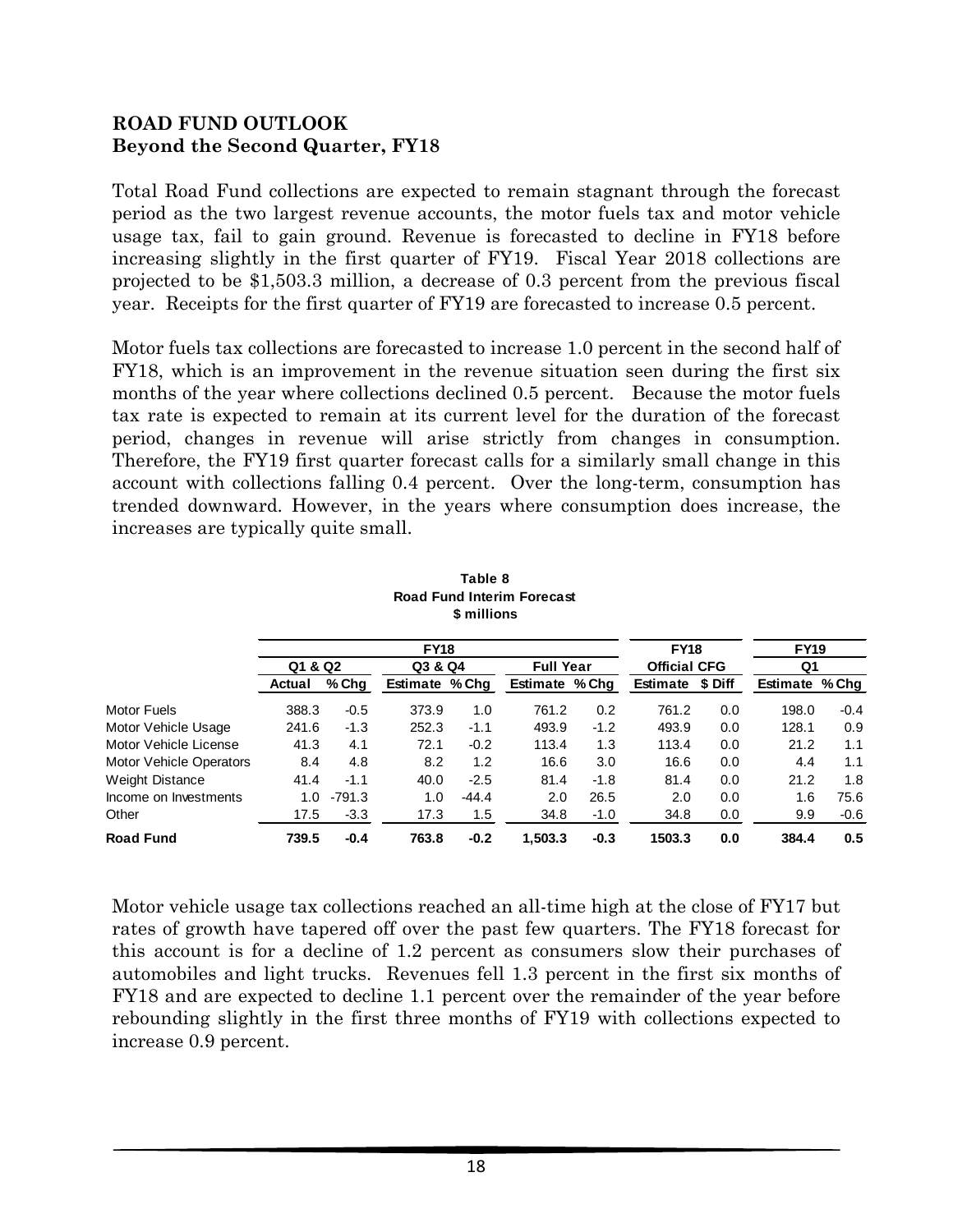Motor vehicle license tax collections increased 4.1 percent in the first two quarters of FY18 with collections of \$41.3 million. License receipts were estimated using a structural model with registered vehicles as a driver. Motor vehicle license receipts are estimated to be \$113.4 million in FY18, an increase of 1.3 percent. Revenues for the first quarter of FY19 are expected to remain on a similar trajectory, with 1.1 percent growth.

Motor vehicle operators' collections were estimated using a time series (ARIMA) model. Revenues were \$8.4 million in the first six months of FY18, an increase of 4.8 percent. The forecast is for revenues to increase 1.2 percent for the remainder of the fiscal year and 1.1 percent for the first quarter of FY19.

Weight distance tax receipts of \$41.4 million in the first half of FY18 represent a 1.1 percent decrease over FY17 collections. The weight distance tax is estimated by a structural model with the U.S. industrial production index as the driver. Receipts for FY18 are expected to total \$81.4 million, a 1.8 percent decrease. The weight distance tax is typically considered a leading indicator of manufacturing activity. Revenue in this account is expected to pick up slightly in the first quarter of FY19, with 1.8 percent growth.

Income on investment is estimated by examining historical and current trends in investment balances and interest rate forecasts. Investment receipts increased \$421,000 in the second quarter of FY18 as yields on investments went from losses to gains. Investment income for the current year is estimated to be \$2.0 million.

"Other" receipts include fees, fines, and miscellaneous receipts. These accounts combined for decrease of 3.3 percent from a year earlier in the first two quarters of FY18. The estimates of these revenue sources are based on econometric models, historical growth patterns, recent statutory changes, and administrative factors that influence the flow of revenues. Receipts are forecasted to decline 1.0 percent to \$34.8 million in the current fiscal year, and fall 0.6 percent in the first quarter of FY19.

## **NATIONAL ECONOMY OUTLOOK Beyond the Second Quarter, FY18**

As we enter the second half of FY18, the US economy has been growing for 102 months, the third longest economic expansion since 1854. If the economy continues to grow for an additional 19 months, this period of expansion will be longest in US history. The continued growth in the economy has been supported by current financial conditions. Rising home equity and home prices have improved household balance sheets. Consumer confidence has been driven by low unemployment. Personal incomes have grown. Financial markets have improved. Business fixed investment continues to strengthen. This is supported by low capital costs, an improving regulatory climate, and expanding global markets. The current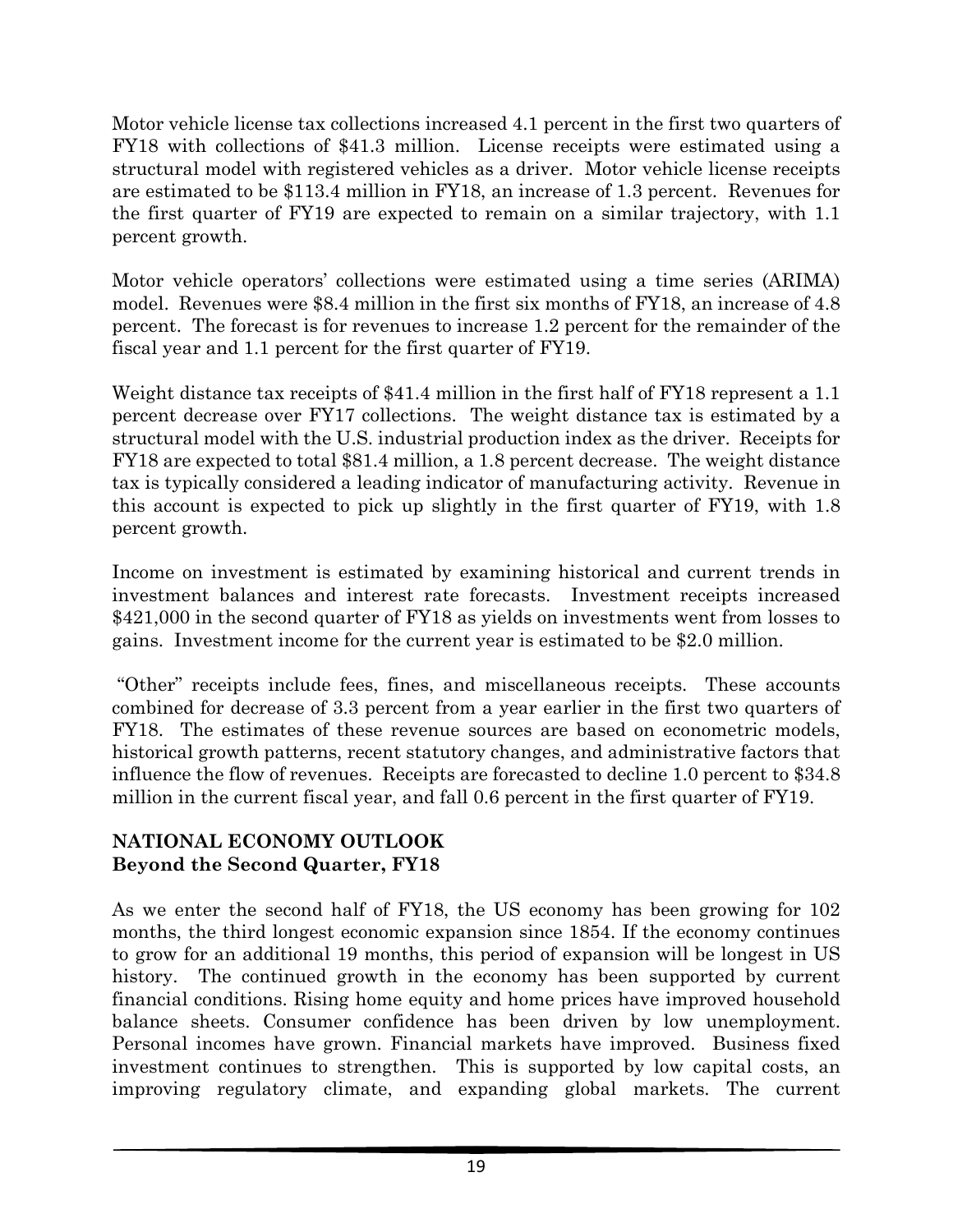macroeconomic data and indicators would seem to predict that the expansion will continue.

Adding to the current economic tailwinds is the passage of the TCJA, which lowers the corporate tax rate from 35 percent to 21 percent, allows accelerate expensing of business equipment, and reduces average, effective personal income tax rate by approximately two percent. The current forecast predicts real GDP growth of 2.5 percent for FY18. The TCJA should increase real GDP growth by approximately 0.2 percent in calendar year 2019. The TCJA contains a disincentive for research and development spending, as businesses will be required to amortize their expenditures over five years, rather than one year, starting in calendar year 2022. This reduction in the value of research and development tax credits is expected to increase research and development expenditures for capital equipment over the next several years.

Consumer spending, income, and consumer confidence are also expected to modestly increase over current forecasted levels with the passage of the tax bill. The increase in household incomes and associated real consumer spending, due to the reduction in income taxes, will provide additional reinforcement to the already strong fundamentals of monthly job growth, increasing wages, and rising asset values. The current forecast predicts real consumption growth of 2.6 percent for FY18, but the impact of the TCJA should increase real consumption growth by approximately 0.1 percent in calendar 2019.

The Federal Open Market Committee (FOMC), as expected, raised the federal funds rate by 25 basis points at their December meeting. This was the third increase in calendar 2017, as compared to a single rate hike in 2015 and 2016, respectfully. The increase in the frequency of FOMC actions comes as the committee has signaled that there is a persistent belief that job gains, household incomes, and wealth creation will support economic growth in the near term. However, the increases are at odds with the continued low readings in Personal Consumption Expenditures inflation measures. The expectations are for three additional rate hikes in calendar year 2018. With the passage of the TCJA and the expected boost in economic growth through corporate and individual income tax cuts, additional FOMC actions remain a distinct possibility.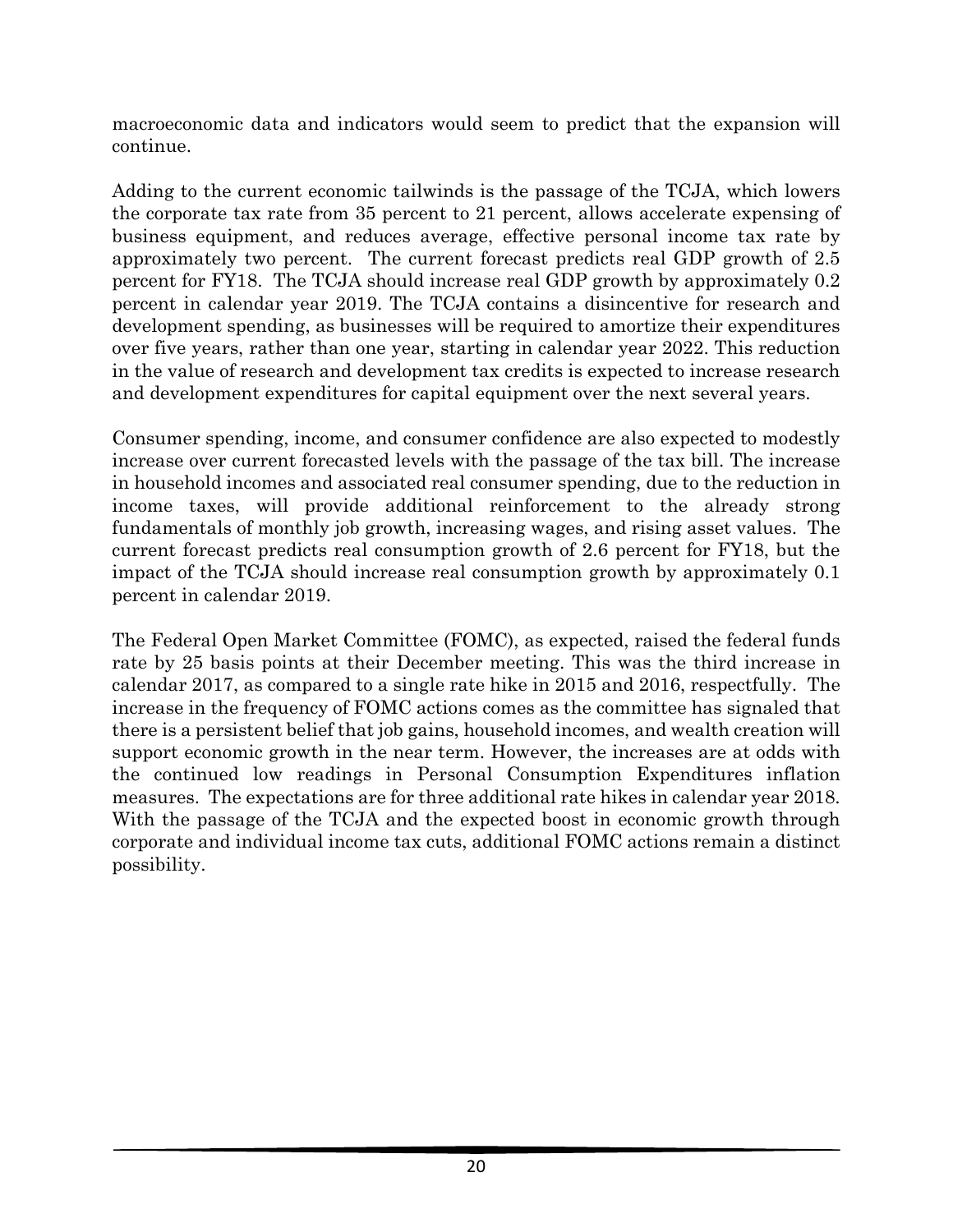|                                     | Q3 & Q4     |             |           | <b>Full Year</b> |           | Q1          |        |
|-------------------------------------|-------------|-------------|-----------|------------------|-----------|-------------|--------|
|                                     | <b>FY18</b> | <b>FY17</b> | $%$ Chg   | <b>FY18</b>      | % Chg     | <b>FY19</b> | % Chg  |
| Real GDP                            | 17,416.1    | 16,967.2    | 2.6       | 17,314.1         | 2.5       | 17,561.8    | 2.4    |
| Real Consumption                    | 12,119.6    | 11,805.5    | 2.7       | 12,043.2         | 2.6       | 12,219.9    | 2.5    |
| Real Investment                     | 3.045.9     | 2.910.8     | 4.6       | 3.014.9          | 4.2       | 3,089.5     | 4.1    |
| Real Govt. Expenditures             | 2,899.8     | 2.895.9     | 0.1       | 2.897.1          | 0.0       | 2.907.0     | 0.4    |
| <b>Real Exports</b>                 | 2,249.4     | 2,171.7     | 3.6       | 2,225.2          | 3.3       | 2,284.3     | 4.1    |
| Real Imports                        | 2,866.4     | 2,789.6     | 2.8       | 2,834.3          | 2.7       | 2,906.0     | 4.2    |
| CPI all goods (% chg)               | 1.8         | 2.2         | <b>NA</b> | 1.8              | <b>NA</b> | 2.0         | NA.    |
| CPI Food (% chg)                    | 1.6         | 0.4         | <b>NA</b> | 1.5              | <b>NA</b> | 1.5         | NA.    |
| CPI Energy (% chg)                  | 1.3         | 9.0         | <b>NA</b> | 3.1              | <b>NA</b> | 1.5         | NA.    |
| CPI Core (% chg)                    | 1.9         | 2.0         | <b>NA</b> | 1.8              | <b>NA</b> | 2.1         | NA.    |
| Industrial Production Index (% chg) | 2.4         | 1.4         | <b>NA</b> | 2.2              | <b>NA</b> | 2.9         | NA.    |
| Unemployment Rate (%)               | 4.0         | 4.5         | <b>NA</b> | 4.1              | NA        | 4.0         | $-6.8$ |

#### **Table 9 US Economic Outlook FY18 Q3 & Q4, FY19 Q1**

Not Seasonally Adjusted. Real series are annual rate, billions of chained 2000 dollars.

Components do not sum to GDP because they are annualized independently.

Source: IHS Markit - Economics & Country Risk, November 8, 2017 data release.

## **KENTUCKY ECONOMY OUTLOOK Beyond the Second Quarter, FY18**

Personal income remains poised to continue its recent trend of strong growth for the remainder of FY18 and into the first quarter of FY19. Kentucky personal incomes are expected to grow 3.4 percent for all of FY18. This is in contrast to the 3.9 percent growth expected at the national level. The Commonwealth's wages and salaries component has improved by of 4.3 percent in the third and fourth quarters of FY18 over the same period in FY17. It is expected to increase 4.2 percent in the first quarter of FY19.

Excellent personal income growth is expected to continue through the forecast horizon. Kentucky's sales and use tax receipts rose 3.0 percent in December. Yearto-date collections in sales and use collections have increased 2.7 percent. Individual income tax collections rose 14.2 percent in December on the strength of withholding receipts. Year-to-date collections improved to 3.6 percent, largely as a result of the strong December receipts.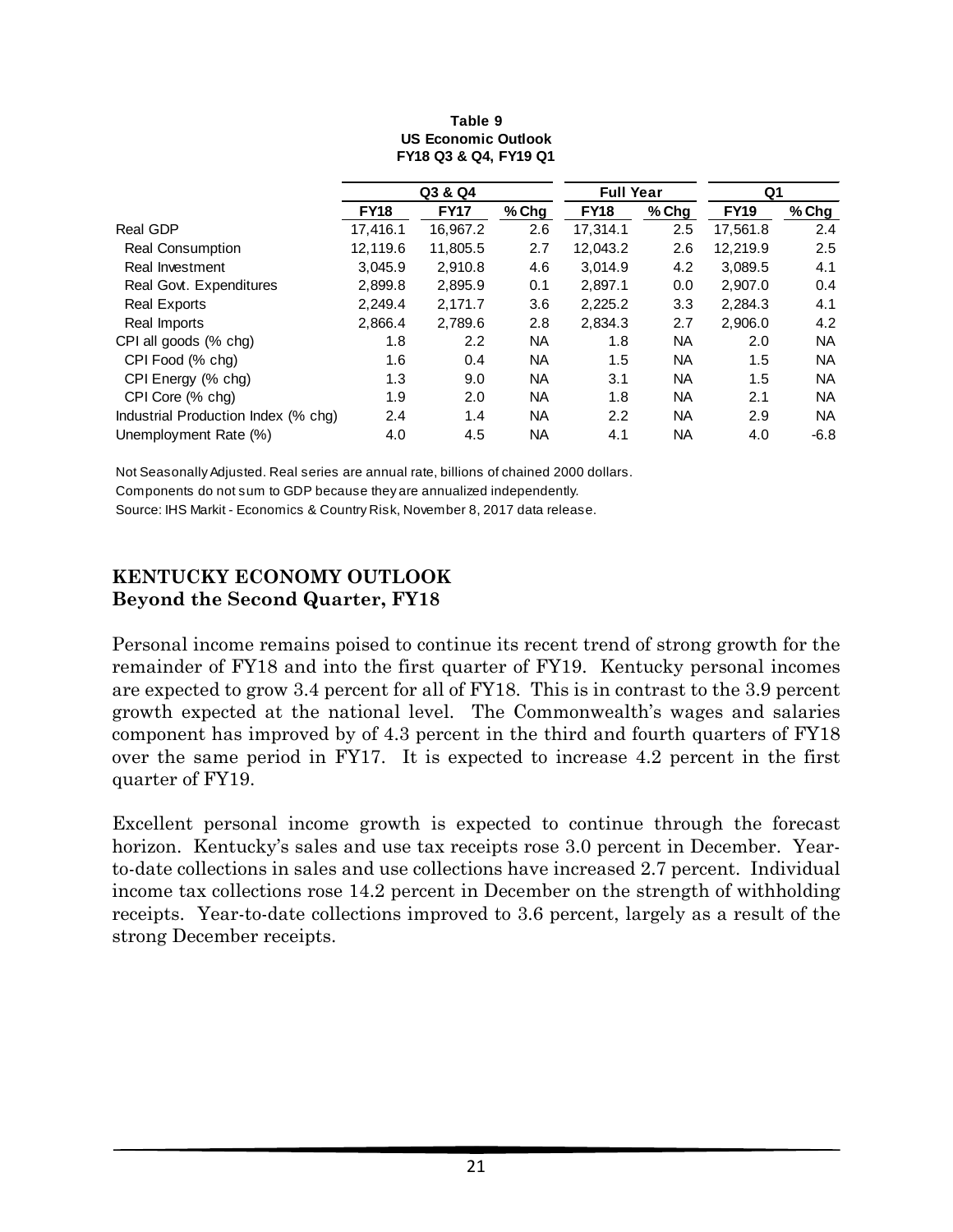Kentucky employment growth has been weak for several years. Stagnant growth is projected over the forecast horizon in both the goods-producing and service-providing sectors. Of the 11 supersectors, three are forecasted to decline in the first quarter of FY19. As it has been the weak spot in Kentucky's economy, mining employment is expected to post declining growth, 4.7 percent, moving into the first quarter of FY19.

The service-providing sector overall is anticipated to end the second half of FY18 with weakened growth of 1.2 percent. Growth is expected to taper further to 0.7 percent in the first quarter of FY19. The other services employment sector is expected to decline by 0.5 percent in the second half of FY18. The other services employment sector is expected to decline by 2.7 percent in the first quarter of FY19. Other bleak spots in employment include construction as well as trade, transportation and utility which are also forecasted to enter FY19 with depressed growth.

The employment bright spot in the Kentucky economic outlook is the manufacturing sector. Manufacturing is expected to conclude the final two quarters of FY18 with growth of 1.8 percent. Manufacturing employment growth is expected to surge to 4.1 percent in the first quarter off FY19. While hiring in various sectors has been more muted, the brisk growth seen within manufacturing employment accounts for a gain of 3.3 million jobs in FY18. While the uptick in consumer spending accounts for a portion of the increase, measures that are more significant include economic development initiatives to attract new businesses, with such passage Right to Work legislation, pledged business investments are changing the business climate in the Commonwealth.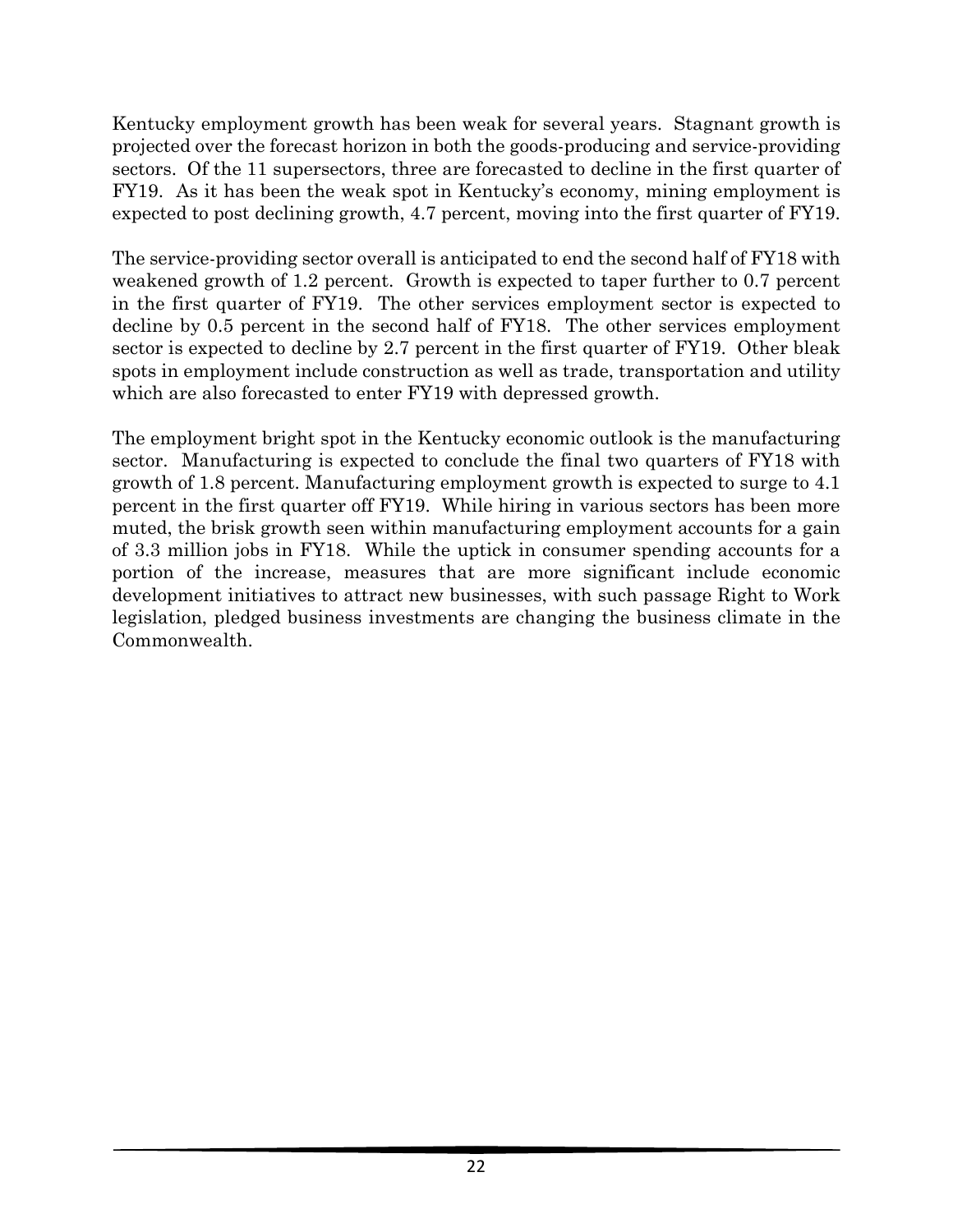|                                   | Q3 & Q4     |             | <b>Full Year</b> |             | Q <sub>1</sub> |             |         |
|-----------------------------------|-------------|-------------|------------------|-------------|----------------|-------------|---------|
|                                   | <b>FY18</b> | <b>FY17</b> | $%$ Chq          | <b>FY18</b> | $%$ Chg        | <b>FY19</b> | $%$ Chg |
| Personal Income (\$ millions)     | 182,447.4   | 175,374.0   | 4.0              | 180,480.1   | 3.4            | 185,428.9   | 4.4     |
| Wages and Salaries (\$ millions)  | 93,170.8    | 89,361.6    | 4.3              | 92,215.0    | 3.5            | 94.568.6    | 4.2     |
| Non-farm Employment (thousands)   | 1,959.1     | 1,937.5     | 1.1              | 1,954.1     | 1.2            | 1,966.5     | 1.1     |
| Goods-producing                   | 348.0       | 342.4       | 1.6              | 345.8       | 1.8            | 351.0       | 3.0     |
| Construction                      | 82.0        | 80.4        | 2.0              | 81.9        | 4.3            | 82.4        | 0.5     |
| Mining                            | 9.3         | 9.8         | $-5.4$           | 9.5         | $-4.7$         | 9.2         | $-4.7$  |
| Manufacturing                     | 256.7       | 252.2       | 1.8              | 254.4       | 1.3            | 259.5       | 4.1     |
| Service-providing                 | 1,292.4     | 1,277.7     | 1.2              | 1,290.0     | 1.4            | 1,296.3     | 0.7     |
| Trade, Transportation & Utilities | 403.5       | 401.7       | 0.4              | 403.8       | 0.7            | 403.1       | $-0.5$  |
| Information                       | 24.3        | 24.0        | 1.5              | 24.3        | 3.3            | 24.4        | 0.9     |
| Finance                           | 96.3        | 95.4        | 1.0              | 96.0        | 1.3            | 96.7        | 1.4     |
| <b>Business Services</b>          | 230.9       | 224.4       | 2.9              | 229.6       | 3.3            | 234.0       | 2.4     |
| <b>Educational Services</b>       | 273.7       | 270.9       | 1.1              | 273.1       | 0.7            | 274.4       | 0.9     |
| Leisure and Hospitality Services  | 197.4       | 194.6       | 1.5              | 196.4       | 1.3            | 197.8       | 1.8     |
| <b>Other Services</b>             | 66.3        | 66.7        | $-0.5$           | 66.8        | 1.1            | 65.8        | $-2.7$  |
| Government                        | 318.7       | 317.4       | 0.4              | 318.3       | 0.1            | 319.2       | 0.5     |

#### **Table 10 Kentucky Economic Outlook FY18 Q3 & Q4, FY19 Q1**

Not Seasonally Adjusted.

Source: IHS Global Insight, Inc. and the Kentucky Governor's Office for Economic Analysis MAK model, November 2017.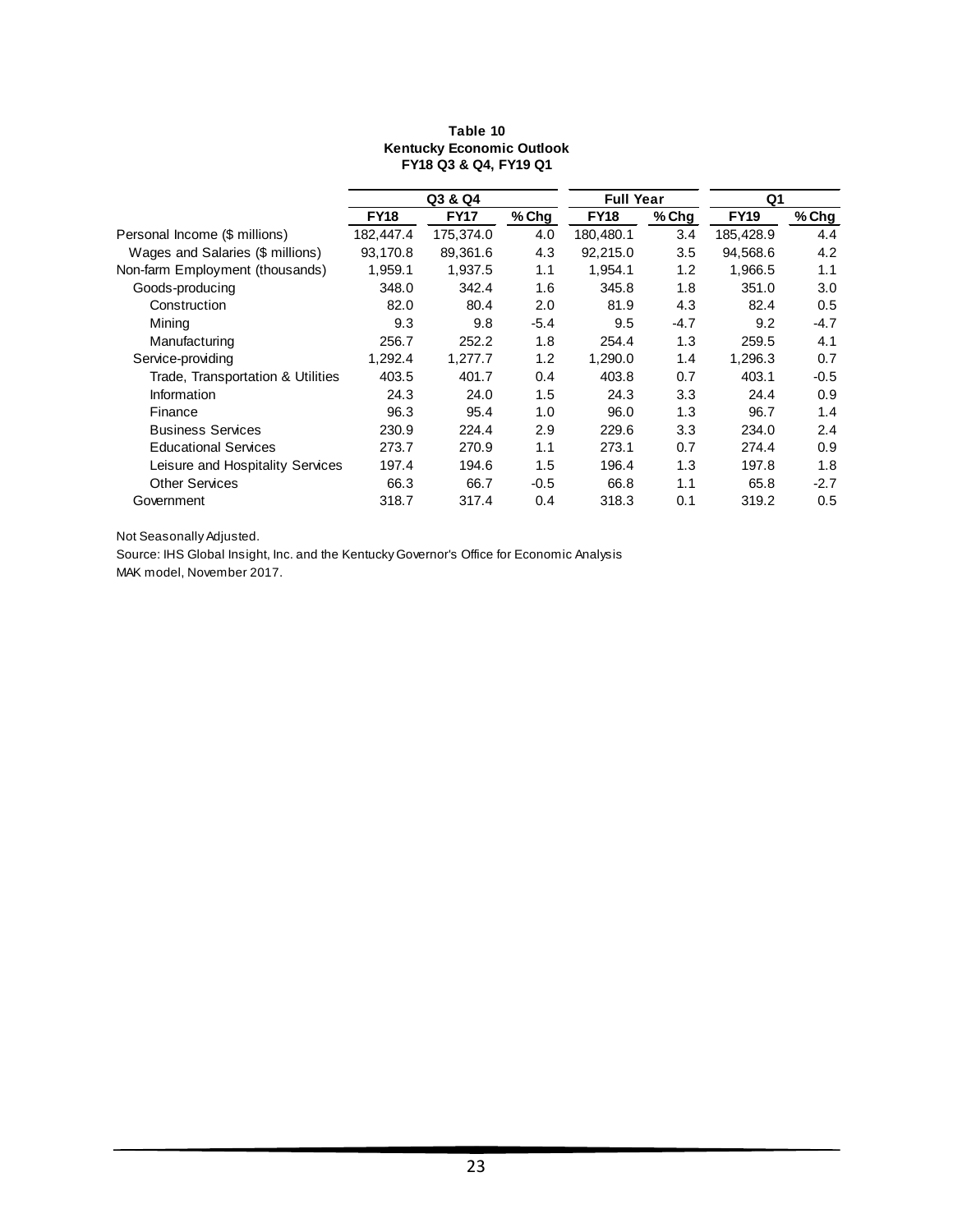# **APPENDIX**

**General and Road Fund Receipts Second Quarter FY18**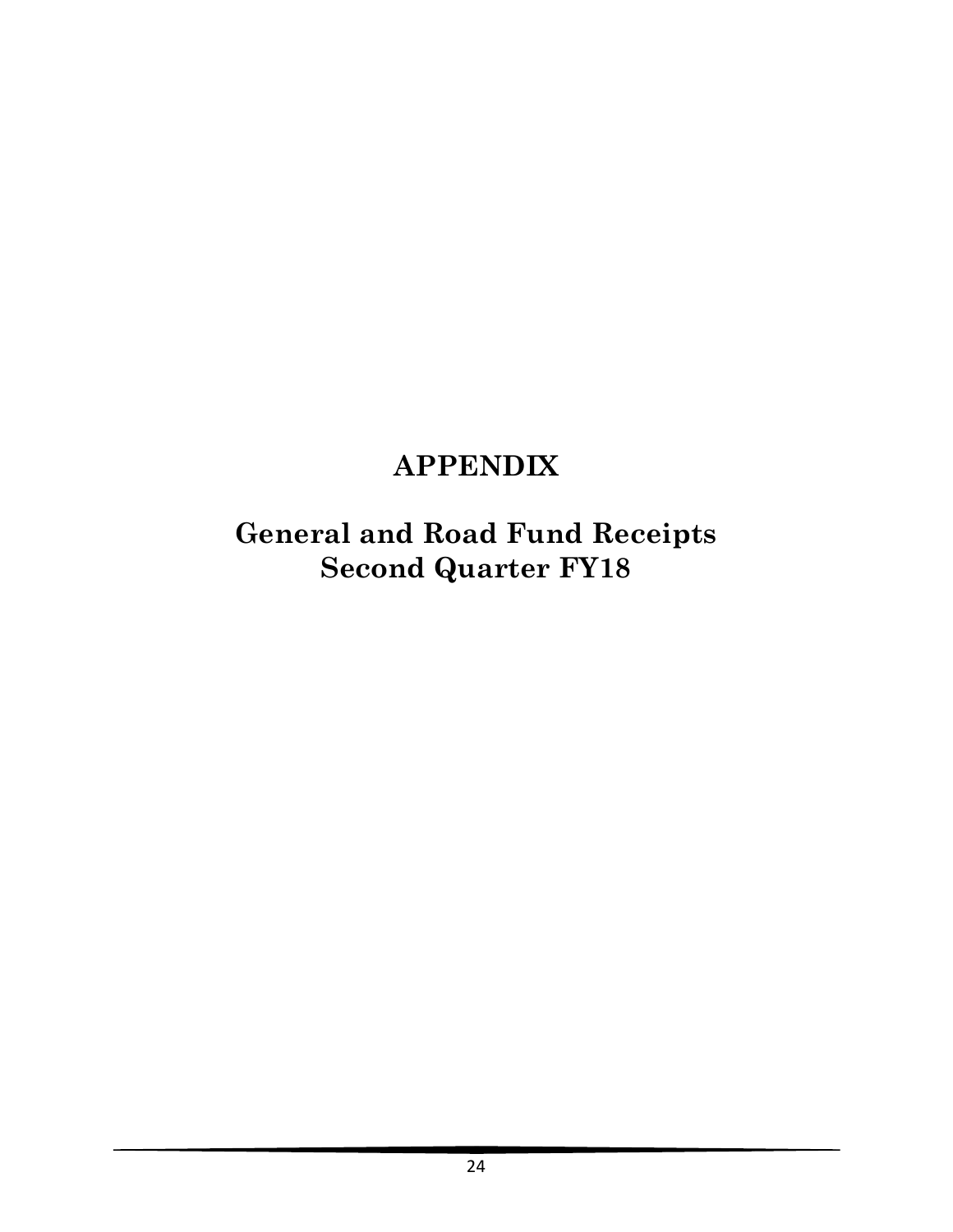### **KENTUCKY STATE GOVERNMENT – GENERAL FUND**

|                                      | <b>Second Quarter</b><br>FY 2018 | <b>Second Quarter</b><br>FY 2017 | % Change | Year-To-Date<br>FY 2018 | Year-To-Date<br>FY 2017 | % Change  |
|--------------------------------------|----------------------------------|----------------------------------|----------|-------------------------|-------------------------|-----------|
| TOTAL GENERAL FUND                   | \$2,846,323,741                  | \$2,757,145,588                  | 3.2%     | \$5,399,886,462         | \$5,239,517,779         | 3.1%      |
| <b>Tax Receipts</b>                  | \$2,737,102,791                  | \$2,647,673,202                  | 3.4%     | \$5,217,860,739         | \$5,058,625,079         | 3.1%      |
| Sales and Gross Receipts             | \$1,025,447,079                  | \$989,313,025                    | 3.7%     | \$2,080,476,954         | \$2,038,131,133         | 2.1%      |
| <b>Beer Consumption</b>              | 1,477,323                        | 1,526,019                        | $-3.2%$  | 3,256,894               | 3,251,869               | 0.2%      |
| <b>Beer Wholesale</b>                | 14,306,460                       | 14,979,993                       | $-4.5%$  | 31,410,893              | 31,643,777              | $-0.7%$   |
| Cigarette                            | 51,028,906                       | 54,411,149                       | $-6.2%$  | 106,136,572             | 111,653,427             | $-4.9%$   |
| <b>Distilled Spirits Case Sales</b>  | 40,219                           | 43,474                           | $-7.5%$  | 78,368                  | 79,472                  | $-1.4%$   |
| <b>Distilled Spirits Consumption</b> | 3,656,338                        | 3,977,561                        | $-8.1%$  | 7,199,009               | 7,366,519               | $-2.3%$   |
| <b>Distilled Spirits Wholesale</b>   | 11,964,408                       | 12.416.370                       | $-3.6%$  | 22.786.787              | 22.473.650              | 1.4%      |
| <b>Insurance Premium</b>             | 10,291,977                       | 9,701,835                        | 6.1%     | 46,259,472              | 46,753,081              | $-1.1%$   |
| Pari-Mutuel                          | 1,583,233                        | 1,021,993                        | 54.9%    | 2,813,108               | 2,131,495               | 32.0%     |
| Race Track Admission                 | 59,090                           | 26,069                           | 126.7%   | 158,150                 | 106,418                 | 48.6%     |
| Sales and Use                        | 904,693,442                      | 863,936,968                      | 4.7%     | 1,807,657,375           | 1,759,451,644           | 2.7%      |
| Wine Consumption                     | 799,473                          | 915,093                          | $-12.6%$ | 1,544,357               | 1,658,248               | $-6.9%$   |
| Wine Wholesale                       | 4,498,430                        | 5,196,882                        | $-13.4%$ | 8,568,766               | 9,326,819               | $-8.1%$   |
| <b>Telecommunications Tax</b>        | 15,608,306                       | 15,759,719                       | $-1.0%$  | 31,383,438              | 31,362,796              | 0.1%      |
| <b>Other Tobacco Products</b>        | 5,439,423                        | 5,398,102                        | 0.8%     | 11,224,697              | 10,870,076              | 3.3%      |
| Floor Stock Tax                      | 51                               | 1,798                            | $-97.1%$ | (931)                   | 1,841                   | $\sim$    |
| License and Privilege                | \$1,758,607                      | \$421.008                        | 317.7%   | \$1,392,094             | (\$726,463)             | $-291.6%$ |
| Alc. Bev. License Suspension         | 141,517                          | 99.053                           | 42.9%    | 275,367                 | 235,703                 | 16.8%     |
| <b>Corporation License</b>           | 1,190                            | 15,208                           | $-92.2%$ | 12,086                  | (7, 438)                |           |
| Corporation Organization             | 5,265                            | 917,252                          | $-99.4%$ | 17,640                  | 923,197                 | $-98.1%$  |
| Occupational Licenses                | 30,715                           | 24,947                           | 23.1%    | 67,581                  | 66,904                  | 1.0%      |
| Race Track License                   | 128,975                          | 86,475                           | 49.1%    | 229.050                 | 181,475                 | 26.2%     |
| <b>Bank Franchise Tax</b>            | 1,290,376                        | (891, 544)                       | ---      | 445,647                 | (2,480,569)             | $\sim$    |
| <b>Driver License Fees</b>           | 160,569                          | 169,617                          | $-5.3%$  | 344,722                 | 354,266                 | $-2.7%$   |
| <b>Natural Resources</b>             | \$30,561,613                     | \$34,806,864                     | $-12.2%$ | \$64,251,281            | \$65,243,389            | $-1.5%$   |
| Coal Severance                       | 21.339.818                       | 26.138.963                       | $-18.4%$ | 46.627.466              | 50.023.771              | $-6.8%$   |
| Oil Production                       | 1,269,783                        | 1,204,268                        | 5.4%     | 2,418,239               | 2,447,879               | $-1.2%$   |
| <b>Minerals Severance</b>            | 5,409,136                        | 5,538,365                        | $-2.3%$  | 10,946,731              | 10,023,699              | 9.2%      |
| Natural Gas Severance                | 2,542,877                        | 1,925,267                        | 32.1%    | 4,258,845               | 2,748,040               | 55.0%     |
| Income                               | \$1,296,824,941                  | \$1,263,297,008                  | 2.7%     | \$2,617,232,413         | \$2,527,262,083         | 3.6%      |
| Corporation                          | 121,721,637                      | 135,242,185                      | $-10.0%$ | 275,358,104             | 271,720,629             | 1.3%      |
| Individual                           | 1,112,822,132                    | 1,067,895,917                    | 4.2%     | 2,236,125,976           | 2,158,191,451           | 3.6%      |
| <b>Limited Liability Entity</b>      | 62,281,172                       | 60,158,907                       | 3.5%     | 105,748,333             | 97,350,003              | 8.6%      |
| Property                             | \$362,166,608                    | \$341,889,584                    | 5.9%     | \$415,819,563           | \$394,238,159           | 5.5%      |
| Building & Loan Association          | (801)                            | (1,261)                          | ---      | 9.883                   | 15,372                  | $-35.7%$  |
| General - Real                       | 210,124,835                      | 198,629,706                      | 5.8%     | 209,401,905             | 198,670,874             | 5.4%      |
| General - Tangible                   | 116,355,622                      | 103,521,765                      | 12.4%    | 149,063,034             | 134,550,736             | 10.8%     |
| Omitted & Delinquent                 | 4,403,168                        | 5,573,589                        | $-21.0%$ | 9,206,025               | 9,309,675               | $-1.1%$   |
| <b>Public Service</b>                | 30,230,164                       | 33,222,488                       | $-9.0%$  | 47,078,792              | 50,748,275              | $-7.2%$   |
| Other                                | 1,053,620                        | 943,295                          | 11.7%    | 1,059,924               | 943,227                 | 12.4%     |
| Inheritance Tax                      | \$14,341,079                     | \$12,025,295                     | 19.3%    | \$26,996,075            | \$22,584,767            | 19.5%     |
| Miscellaneous                        | \$6.002.864                      | \$5,920,417                      | 1.4%     | \$11,692,359            | \$11,892,010            | $-1.7%$   |
| <b>Legal Process</b>                 | 3,194,710                        | 3,203,104                        | $-0.3%$  | 6,376,670               | 6,585,246               | $-3.2%$   |
| T. V. A. In Lieu Payments            | 2,821,593                        | 2,717,314                        | 3.8%     | 5,311,809               | 5,262,981               | 0.9%      |
| Other                                | (13, 439)                        | $\Omega$                         | ---      | 3,880                   | 43,784                  | $-91.1%$  |
|                                      |                                  |                                  |          |                         |                         |           |
| <b>Nontax Receipts</b>               | \$107,078,218                    | \$108,560,337                    | $-1.4%$  | \$179,834,612           | \$178,641,631           | 0.7%      |
| <b>Departmental Fees</b>             | 4,425,420                        | 4,428,924                        | $-0.1%$  | 7,719,554               | 7,448,660               | 3.6%      |
| <b>PSC Assessment Fee</b>            | 12,854                           | 105,335                          | $-87.8%$ | 15,825,437              | 13,031,320              | 21.4%     |
| Fines & Forfeitures                  | 4,185,745                        | 4,370,391                        | $-4.2%$  | 8,608,772               | 9,296,389               | $-7.4%$   |
| Income on Investments                | (2, 106, 873)                    | (257, 455)                       | ---      | (3,243,422)             | (327,005)               |           |
| Lottery                              | 61,500,000                       | 60,000,000                       | 2.5%     | 116,500,000             | 118, 127, 129           | $-1.4%$   |
| Miscellaneous                        | 39,061,071                       | 39,913,142                       | $-2.1%$  | 34,424,269              | 31,065,138              | 10.8%     |
| Redeposit of State Funds             | \$2,142,733                      | \$912,049                        | 134.9%   | \$2,191,112             | \$2,251,069             | $-2.7%$   |